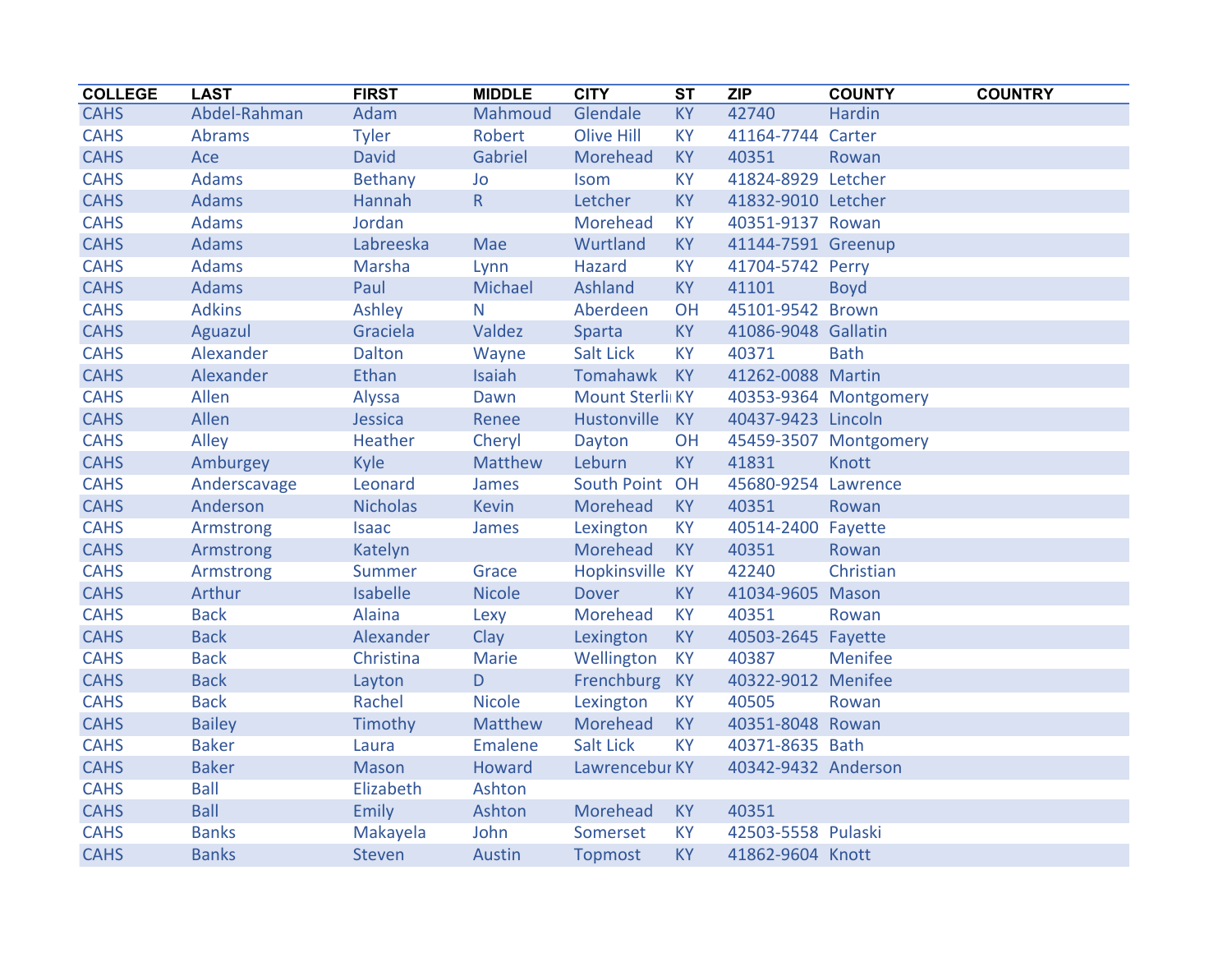| <b>CAHS</b> | <b>Bargo</b>        | William       | Hunter          | Lexington                | <b>KY</b>      | 40504-1694 Fayette  |                       |
|-------------|---------------------|---------------|-----------------|--------------------------|----------------|---------------------|-----------------------|
| <b>CAHS</b> | <b>Barker</b>       | Abbigail      | M               | Wellston                 | OH             | 45692-1725 Jackson  |                       |
| <b>CAHS</b> | <b>Barker</b>       | MacKenzie     | Laine           | Sandy Hook KY            |                | 41171-6801 Elliott  |                       |
| <b>CAHS</b> | <b>Barnwell</b>     | Katie         | Elizabeth       | Catlettsburg KY          |                | 41129-9372 Boyd     |                       |
| <b>CAHS</b> | <b>Barongi</b>      | Stephen       |                 | Whitestone NY            |                | 11357-3020 Queens   |                       |
| <b>CAHS</b> | <b>Bartley</b>      | Hannah        | <b>Nicole</b>   | Wellington KY            |                | 40387               | Menifee               |
| <b>CAHS</b> | <b>Basham</b>       | Shelbi        | Renee           | Salyersville KY          |                | 41465-9439 Magoffin |                       |
| <b>CAHS</b> | <b>Baskey</b>       | Gayle         |                 | <b>Mount Sterli KY</b>   |                |                     | 40353-9314 Montgomery |
| <b>CAHS</b> | <b>Bear</b>         | <b>Hailey</b> | Madison         | <b>Olive Hill</b>        | <b>KY</b>      | 41164               | Carter                |
| <b>CAHS</b> | <b>Becker</b>       | Colton        | James           | Edegewood KY             |                | 41017               | Warren                |
| <b>CAHS</b> | <b>Beggan</b>       | Tawshiana     | <b>Deshay</b>   | <b>Bronston</b>          | <b>KY</b>      | 42518-9583 Pulaski  |                       |
| <b>CAHS</b> | <b>Belding</b>      | Stephanie     | Hannah          | Northumberl NH           |                | 03582               | Coos                  |
| <b>CAHS</b> | <b>Bellamy</b>      | Katelyn       | Rae             | Stanton                  | <b>KY</b>      | 40380-9733 Powell   |                       |
| <b>CAHS</b> | <b>Bellew</b>       | <b>Hailey</b> | Renee           | Maysville                | <b>KY</b>      | 41056-1547 Mason    |                       |
| <b>CAHS</b> | <b>Bercenio</b>     | Sophia        | Marie           | Louisville               | <b>KY</b>      | 40245               | Jefferson             |
| <b>CAHS</b> | <b>Birdwhistell</b> | Katie         | Jane            | Lawrencebur KY           |                | 40342               | Anderson              |
| <b>CAHS</b> | <b>Birkes</b>       | Colby         | Lawrence        | Winchester KY            |                | 40391-9249 Clark    |                       |
| <b>CAHS</b> | <b>Birkes</b>       | <b>Donald</b> | Luke            | Winchester KY            |                | 40391               | <b>Clark</b>          |
| <b>CAHS</b> | <b>Blackburn</b>    | Adrianna      | Cheyenne        | <b>Blue River</b>        | <b>KY</b>      | 41607-0060 Floyd    |                       |
| <b>CAHS</b> | <b>Blackburn</b>    | Andrew        | Cody            | <b>Banner</b>            | <b>KY</b>      | 41635               | Floyd                 |
| <b>CAHS</b> | <b>Blackburn</b>    | <b>Burnis</b> | <b>Elliott</b>  | <b>Pikeville</b>         | <b>KY</b>      | 41502-2838 Pike     |                       |
| <b>CAHS</b> | <b>Blackburn</b>    | Cristy        |                 | Hueysville               | <b>KY</b>      | 41640               | Floyd                 |
| <b>CAHS</b> | <b>Blackburn</b>    | LaVinnia      | Chalyn          | <b>Hatfield</b>          | <b>KY</b>      | 41514               | Pike                  |
| <b>CAHS</b> | <b>Blair</b>        | Andrea        | L.              | <b>Staffordsville KY</b> |                | 41256-8948 Johnson  |                       |
| <b>CAHS</b> | <b>Blair</b>        | <b>Brett</b>  | Cameron         | Georgetown KY            |                | 40324               | <b>Scott</b>          |
| <b>CAHS</b> | <b>Blake</b>        | Jasmine       | Yvette          | Louisa                   | <b>KY</b>      | 41230               | Lawrence              |
| <b>CAHS</b> | <b>Blevins</b>      | Aaron         | J.              | <b>West Portsm OH</b>    |                | 45663               | Scioto                |
| <b>CAHS</b> | <b>Boggs</b>        | Atlanta       | Donn            | Argillite                | KY             | 41121-8703 Greenup  |                       |
| <b>CAHS</b> | <b>Boggs</b>        | Hunter        | Ray             | Catlettsburg KY          |                | 41129-8213 Boyd     |                       |
| <b>CAHS</b> | <b>Botts</b>        | Shiloh        | Ellene          | Jeffersonville KY        |                | 40337               | Montgomery            |
| <b>CAHS</b> | <b>Bowen</b>        | Courtney      | <b>Michelle</b> | <b>Nippa</b>             | KY <sub></sub> | 41240               | Johnson               |
| <b>CAHS</b> | <b>Bowling</b>      | <b>Kara</b>   | Ann             | Wooton                   | <b>KY</b>      | 41776-8742 Leslie   |                       |
| <b>CAHS</b> | <b>Bowling</b>      | Sara          | Hope            | Covington                | <b>KY</b>      | 41017               | Calloway              |
| <b>CAHS</b> | <b>Bowman</b>       | Elizabeth     | Pearl           | Morehead                 | <b>KY</b>      | 40351-1342 Rowan    |                       |
| <b>CAHS</b> | <b>Bowman</b>       | Grant         | William         | Pikeville                | <b>KY</b>      | 41501-6906 Pike     |                       |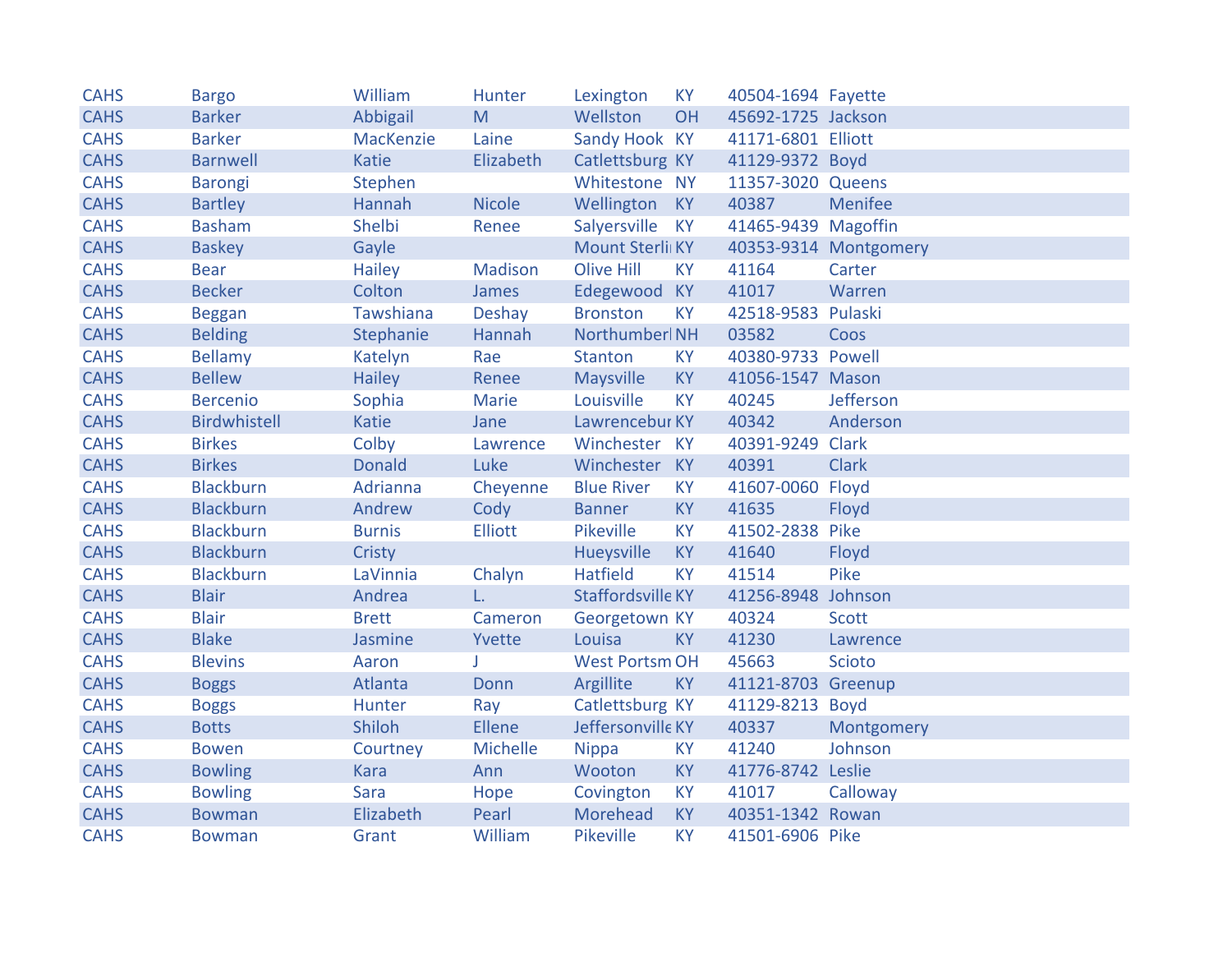| <b>CAHS</b> | <b>Bowman</b>    | <b>Madison</b>  | <b>Danielle</b>               | Morehead          | KY        | 40351-9325 Rowan     |              |
|-------------|------------------|-----------------|-------------------------------|-------------------|-----------|----------------------|--------------|
| <b>CAHS</b> | <b>Braswell</b>  | Katherine       | Ruth                          | Viper             | <b>KY</b> | 41774-8609 Perry     |              |
| <b>CAHS</b> | <b>Bray</b>      | <b>Mychelle</b> | Jordan                        | Morehead          | <b>KY</b> | 40351                | Rowan        |
| <b>CAHS</b> | <b>Brewer</b>    | <b>Nicholas</b> | Lee                           | Columbus          | OH        | 43207-4945 Franklin  |              |
| <b>CAHS</b> | <b>Britton</b>   | Jane            | Rose                          | Hazard            | <b>KY</b> | 41701-1650 Perry     |              |
| <b>CAHS</b> | <b>Brockett</b>  | Cristen         | Kylee                         | Ashland           | <b>KY</b> | 41102-4329 Boyd      |              |
| <b>CAHS</b> | <b>Brooks</b>    | Cassandra       | Kay                           | Greenfield        | OH        | 45123-1057 Highland  |              |
| <b>CAHS</b> | <b>Brown</b>     | Hunter          | Chase                         | Somerset          | <b>KY</b> | 42501-5555 Pulaski   |              |
| <b>CAHS</b> | <b>Bruce</b>     | <b>Noah</b>     | $\mathsf{S}$                  | Louisville        | <b>KY</b> | 40272-3913 Jefferson |              |
| <b>CAHS</b> | <b>Bryan</b>     | Carlie          | Mae                           | Ashland           | <b>KY</b> | 41102                | <b>Boyd</b>  |
| <b>CAHS</b> | <b>Bryant</b>    | Jordan          | Allyssee                      | <b>Olive Hill</b> | <b>KY</b> | 41164                | Carter       |
| <b>CAHS</b> | <b>Bryant</b>    | Meghan          | Reece                         | <b>Martin</b>     | <b>KY</b> | 41649-8060 Floyd     |              |
| <b>CAHS</b> | <b>Buckle</b>    | Madison         | <b>Nicole</b>                 | Lucasville        | OH        | 45618                | <b>Adams</b> |
| <b>CAHS</b> | <b>Bullock</b>   | Sara-Mae        | Elizabeth                     | Waynesburg KY     |           | 40489-9154 Lincoln   |              |
| <b>CAHS</b> | <b>Buren</b>     | <b>Baily</b>    | <b>Marie</b>                  | Louisville        | <b>KY</b> | 40241-6410 Jefferson |              |
| <b>CAHS</b> | <b>Burghardt</b> | Jonathan        | Peter                         | <b>Gig Harbor</b> | <b>WA</b> | 98335-7378 Pierce    |              |
| <b>CAHS</b> | <b>Burnette</b>  | Dakota          | Shelton                       | Jackson           | OH        | 45640                | Rowan        |
| <b>CAHS</b> | <b>Burnette</b>  | <b>Tayler</b>   | <b>Nicole</b>                 | Morehead          | <b>KY</b> | 40351                | Rowan        |
| <b>CAHS</b> | <b>Burriss</b>   | Laron           | Rene                          | Raceland          | <b>KY</b> | 41169-1051 Greenup   |              |
| <b>CAHS</b> | <b>Burton</b>    | <b>Marc</b>     | Alexander                     | Ashland           | <b>KY</b> | 41101-6368 Boyd      |              |
| <b>CAHS</b> | <b>Burton</b>    | <b>Richard</b>  | Levi                          | <b>Olive Hill</b> | <b>KY</b> | 41164-0173 Carter    |              |
| <b>CAHS</b> | <b>Bush</b>      | Jacob           |                               | <b>Evarts</b>     | <b>KY</b> | 40828                | Harlan       |
| <b>CAHS</b> | <b>Bush</b>      | Jacob           | <b>Matthew</b>                | Clay City         | <b>KY</b> | 40312                | Powell       |
| <b>CAHS</b> | Callihan         | Katlyn          | Louise                        | Morehead          | <b>KY</b> | 40351                | Rowan        |
| <b>CAHS</b> | Campbell         | <b>Brandon</b>  | Michael                       | Hazard            | <b>KY</b> | 41701-8085 Perry     |              |
| <b>CAHS</b> | Campbell         | Kyler           | Scott                         | Frankfort         | <b>KY</b> | 40601                | Franklin     |
| <b>CAHS</b> | Carreon          | Pamela          | <b>Kirsten</b>                | Morehead          | <b>KY</b> | 40351                | Rowan        |
| <b>CAHS</b> | Carreon          | Ramiro          | <b>Kyland Dillon Morehead</b> |                   | <b>KY</b> | 40351                | Rowan        |
| <b>CAHS</b> | Cartwright       | Kaitlyn         | <b>Nichole</b>                | Morehead          | <b>KY</b> | 40351-8492 Rowan     |              |
| <b>CAHS</b> | Cassidy-Vogel    | <b>Bailie</b>   | $\mathsf{N}$                  | Winchester KY     |           | 40391                | <b>Clark</b> |
| <b>CAHS</b> | Castle           | Aarika          | Chelsea                       | Taylorsville      | KY        | 40071                | Spencer      |
| <b>CAHS</b> | Catron           | Sarah           | <b>Beth</b>                   | Morehead          | <b>KY</b> | 40351                | Rowan        |
| <b>CAHS</b> | Caudill          | Kenneth         | <b>Jack</b>                   | Viper             | <b>KY</b> | 41774                | Perry        |
| <b>CAHS</b> | <b>Chaffins</b>  | Jacob           | Nathaniel                     | Grayson           | <b>KY</b> | 41143-1603 Carter    |              |
| <b>CAHS</b> | Chase            | Jackson         | <b>Thomas</b>                 | Castle Rock CO    |           | 80109-3740 Douglas   |              |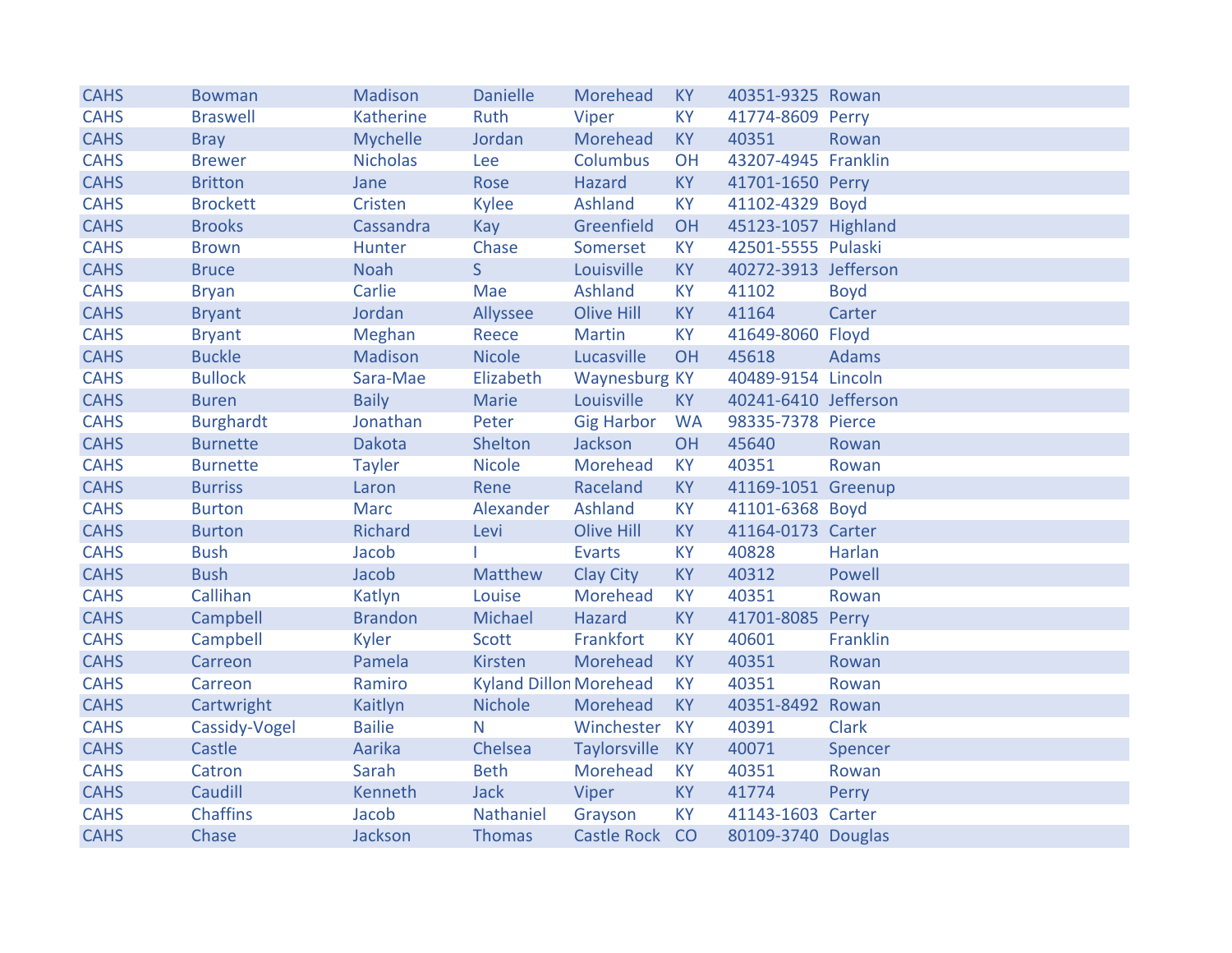| <b>CAHS</b> | Chenot          | <b>Morgan</b>   | <b>Sierra</b>  | Independenc KY   |           | 41051-8162 Kenton    |                       |
|-------------|-----------------|-----------------|----------------|------------------|-----------|----------------------|-----------------------|
| <b>CAHS</b> | Chesney         | Alora           | <b>Taron</b>   | Morehead         | KY        | 40351                | Rowan                 |
| <b>CAHS</b> | Chevalier       | Matthew         | Joseph         | Pikeville        | <b>KY</b> | 41501-9201 Pike      |                       |
| <b>CAHS</b> | Chevalier       | <b>Nicholas</b> | James          | <b>Pikeville</b> | <b>KY</b> | 41501-9201 Pike      |                       |
| <b>CAHS</b> | Cicchetti       | Christopher     | Michael        | <b>Melvin</b>    | <b>KY</b> | 41650                | Floyd                 |
| <b>CAHS</b> | <b>Clackett</b> | <b>Baylee</b>   | $R_{\cdot}$    | Port Jefferso NY |           | 11776-4489 Suffolk   |                       |
| <b>CAHS</b> | <b>Clark</b>    | Austin          | <b>Taylor</b>  | Winchester KY    |           | 40391                | <b>Clark</b>          |
| <b>CAHS</b> | <b>Clark</b>    | Cheyenne        | Alejandra      | Harrodsburg KY   |           | 40330-9406 Mercer    |                       |
| <b>CAHS</b> | <b>Clark</b>    | Kendyll         | <b>Marie</b>   | <b>Paris</b>     | <b>KY</b> | 40361-8852 Bourbon   |                       |
| <b>CAHS</b> | <b>Clark</b>    | Rheannon        | <b>Taylor</b>  | Richmond         | IN        | 47374-5721 Wayne     |                       |
| <b>CAHS</b> | Claude          | Tyzhaun         | <b>Noriek</b>  | Goldsboro        | <b>NC</b> | 27534-8788 Wayne     |                       |
| <b>CAHS</b> | Clay            | Angelique       | <b>MaRay</b>   | <b>Blacklick</b> | OH        | 43004                | Franklin              |
| <b>CAHS</b> | Clay            | Lydia           | Katherine      | Taylorsville     | <b>KY</b> | 40071-8323 Spencer   |                       |
| <b>CAHS</b> | Clere           | <b>Steven</b>   | Ray            | Ashland          | <b>KY</b> | 41101                | Greenup               |
| <b>CAHS</b> | Clover          | <b>David</b>    | M              | Louisville       | KY        | 40243-1933 Jefferson |                       |
| <b>CAHS</b> | Coates          | Samantha        | Paige          | Maysville        | <b>KY</b> | 41056-1309 Mason     |                       |
| <b>CAHS</b> | Cochran         | Joshua          | <b>Blake</b>   | Hagerhill        | <b>KY</b> | 41222-8933 Johnson   |                       |
| <b>CAHS</b> | Coffey          | Ashley          | Marie          | Lexington        | <b>KY</b> | 40515-1092 Fayette   |                       |
| <b>CAHS</b> | Cole            | Autum           | Tymber         | Morehead         | <b>KY</b> | 40351                | Rowan                 |
| <b>CAHS</b> | Cole            | <b>Thomas</b>   | <b>Dalton</b>  | Mount Sterli KY  |           |                      | 40353-9710 Montgomery |
| <b>CAHS</b> | Collier         | <b>Kristen</b>  |                | Whitesburg KY    |           | 41858-7856 Letcher   |                       |
| <b>CAHS</b> | <b>Collins</b>  | <b>Mikaela</b>  | $\sf{B}$       | South Shore KY   |           | 41175-7639 Greenup   |                       |
| <b>CAHS</b> | <b>Collins</b>  | Sarah           | Jessica        | Lexington        | <b>KY</b> | 40517-4159 Fayette   |                       |
| <b>CAHS</b> | <b>Collins</b>  | <b>Tessa</b>    | L              | Morehead         | KY        | 40351-7045 Rowan     |                       |
| <b>CAHS</b> | <b>Combs</b>    | Austin          | Michael        | Mount Sterli KY  |           | 40353-9682 Clark     |                       |
| <b>CAHS</b> | <b>Combs</b>    | Eugene          |                | Hazard           | <b>KY</b> | 41701-7722 Perry     |                       |
| <b>CAHS</b> | Combs           | Sarah           | Elizabeth      | Pineville        | <b>KY</b> | 40977                | Bell                  |
| <b>CAHS</b> | <b>Comstock</b> | <b>Breanna</b>  | <b>Nicole</b>  | Louisville       | KY        | 40299-1360 Jefferson |                       |
| <b>CAHS</b> | Cook            | Cameron         | Thomas         | Stanton          | <b>KY</b> | 40380                | Powell                |
| <b>CAHS</b> | Cook            | Elizabeth       | Raine          | Morehead         | <b>KY</b> | 40351                | Rowan                 |
| <b>CAHS</b> | Cook            | Jacob           | <b>Russell</b> | Dry Ridge        | KY        | 41035                | Grant                 |
| <b>CAHS</b> | Cook            | Sydney          | Alicia         | Edgewood         | KY        | 41018-2604 Kenton    |                       |
| <b>CAHS</b> | Cool            | Emily           | M              | Georgetown KY    |           | 40324-2085 Scott     |                       |
| <b>CAHS</b> | Cooley          | Sarah           | Katherine      | Crestwood        | KY        | 40014-6715 Oldham    |                       |
| <b>CAHS</b> | Cooper          | Jonni           | <b>Brooke</b>  | Grayson          | <b>KY</b> | 41143-8989 Carter    |                       |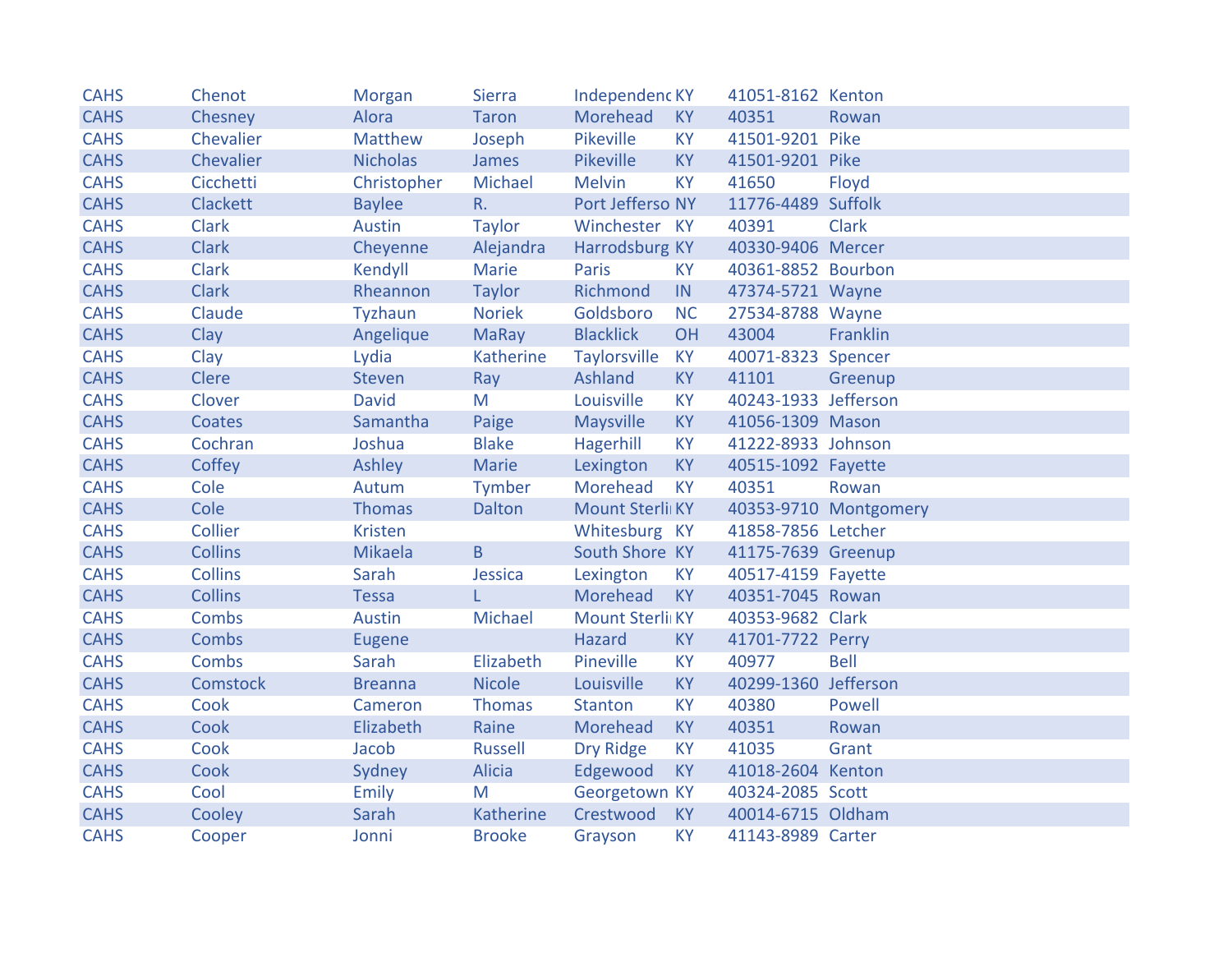| <b>CAHS</b> | Cooper           | Kyle          | Michael          | Lexington             | <b>KY</b> | 40513-9401 Fayette   |                |                      |
|-------------|------------------|---------------|------------------|-----------------------|-----------|----------------------|----------------|----------------------|
| <b>CAHS</b> | Copeland         | <b>EmaLee</b> | Ann              | <b>Milton</b>         | <b>KY</b> | 40045-8393 Trimble   |                |                      |
| <b>CAHS</b> | Copley           | Jeremy        | <b>Isaac</b>     | Ashland               | <b>KY</b> | 41101                | <b>Boyd</b>    |                      |
| <b>CAHS</b> | Cordial          | Joel          | Ray              | Ashland               | <b>KY</b> | 41101-4601 Boyd      |                |                      |
| <b>CAHS</b> | Cordial          | Lindsey       | Shae             | Ashland               | <b>KY</b> | 41101                | <b>Boyd</b>    |                      |
| <b>CAHS</b> | Corlis           | Justin        | <b>Bradley</b>   | <b>Brooksville</b>    | <b>KY</b> | 41004                | <b>Bracken</b> |                      |
| <b>CAHS</b> | Cornett          | <b>Molly</b>  | Elizabeth        | <b>Clay City</b>      | <b>KY</b> | 40312-9528 Powell    |                |                      |
| <b>CAHS</b> | Cox              | Andrea        | Marie            | Nicholasville KY      |           | 40356-8268 Jessamine |                |                      |
| <b>CAHS</b> | Cox              | <b>Daniel</b> | Jemison          | Pataskala             | OH        | 43062                | Licking        |                      |
| <b>CAHS</b> | Cox              | Reagan        | MacKenzie        | Georgetown KY         |           | 40324                | <b>Scott</b>   |                      |
| <b>CAHS</b> | Crabtree         | Emily         | <b>Brooke</b>    | Monticello            | <b>KY</b> | 42633                | Wayne          |                      |
| <b>CAHS</b> | Craft            | Amanda        | J                | Salyersville          | <b>KY</b> | 41465-9491 Magoffin  |                |                      |
| <b>CAHS</b> | Craft            | Randall       |                  | Morehead              | <b>KY</b> | 40351                | Rowan          |                      |
| <b>CAHS</b> | Craft            | Sara          | Kay              | <b>Jenkins</b>        | <b>KY</b> | 41537                | Letcher        |                      |
| <b>CAHS</b> | Crowe            | Madilyn       | Morgan           | New Vienna OH         |           | 45159-9507 Clinton   |                |                      |
| <b>CAHS</b> | Crum             | Grant         | Jacob            | Hillsboro             | OH        | 45133-6074 Highland  |                |                      |
| <b>CAHS</b> | Crumbie          | Symone        | Ange             | <b>Paris</b>          | <b>KY</b> | 40361-1425 Bourbon   |                |                      |
| <b>CAHS</b> | Crume            | <b>Isaac</b>  |                  | <b>Bardstown</b>      | <b>KY</b> | 40004-1924 Nelson    |                |                      |
| <b>CAHS</b> | Culp             | Alisabeth     | <b>Bradleigh</b> | Paducah               | <b>KY</b> | 42003-1011 McCracken |                |                      |
| <b>CAHS</b> | <b>Curtis</b>    | Christy       | Clay             | <b>Mt Sterling</b>    | <b>KY</b> | 40353                | Montgomery     |                      |
| <b>CAHS</b> | <b>Dale</b>      | Olivia        | Leigh            | Flatgap               | <b>KY</b> | 41219-9545 Johnson   |                |                      |
| <b>CAHS</b> | Damron           | Joshua        | Dean             | Grayson               | <b>KY</b> | 41143                | Carter         |                      |
| <b>CAHS</b> | <b>Danziger</b>  | <b>Kira</b>   | P                | Mason                 | OH        | 45040                | Warren         |                      |
| <b>CAHS</b> | <b>Daugherty</b> | Cody          | Ryan             | Flatwoods             | <b>KY</b> | 41139-9086 Greenup   |                |                      |
| <b>CAHS</b> | <b>Davidson</b>  | Ina-Dale      |                  | Jackson               | <b>KY</b> | 41339-7413 Breathitt |                |                      |
| <b>CAHS</b> | <b>Davidson</b>  | James         | Mersieria        | Viper                 | <b>KY</b> | 41774                | Perry          |                      |
| <b>CAHS</b> | <b>Davis</b>     | Andrea        | Cecile           | Ashland               | <b>KY</b> | 41101-2495 Boyd      |                |                      |
| <b>CAHS</b> | <b>Davis</b>     | Gracie        | Jane             | Georgetown KY         |           | 40324-2150 Scott     |                |                      |
| <b>CAHS</b> | Dawson           | Lily          | J                | Simpsonville KY       |           | 40067-6668 Shelby    |                |                      |
| <b>CAHS</b> | Deaton           | Elijah        | <b>Keith</b>     | Corinth               | <b>KY</b> | 41010-3264 Grant     |                |                      |
| <b>CAHS</b> | <b>DeBord</b>    | Elizabeth     | Anastasia        | Paris                 | <b>KY</b> | 40361                | <b>Bourbon</b> |                      |
| <b>CAHS</b> | Delgado          | Janet         | N                | Morehead              | <b>KY</b> | 40351-8870 Rowan     |                |                      |
| <b>CAHS</b> | Denniston        | William       | <b>Brett</b>     | Campton               | <b>KY</b> | 41301-0865 Wolfe     |                |                      |
| <b>CAHS</b> | Denysenko        | <b>Daria</b>  |                  |                       |           |                      |                | <b>United States</b> |
| <b>CAHS</b> | <b>Devore</b>    | Keegan        | <b>Riley</b>     | <b>Independenc KY</b> |           | 41051-8360 Kenton    |                |                      |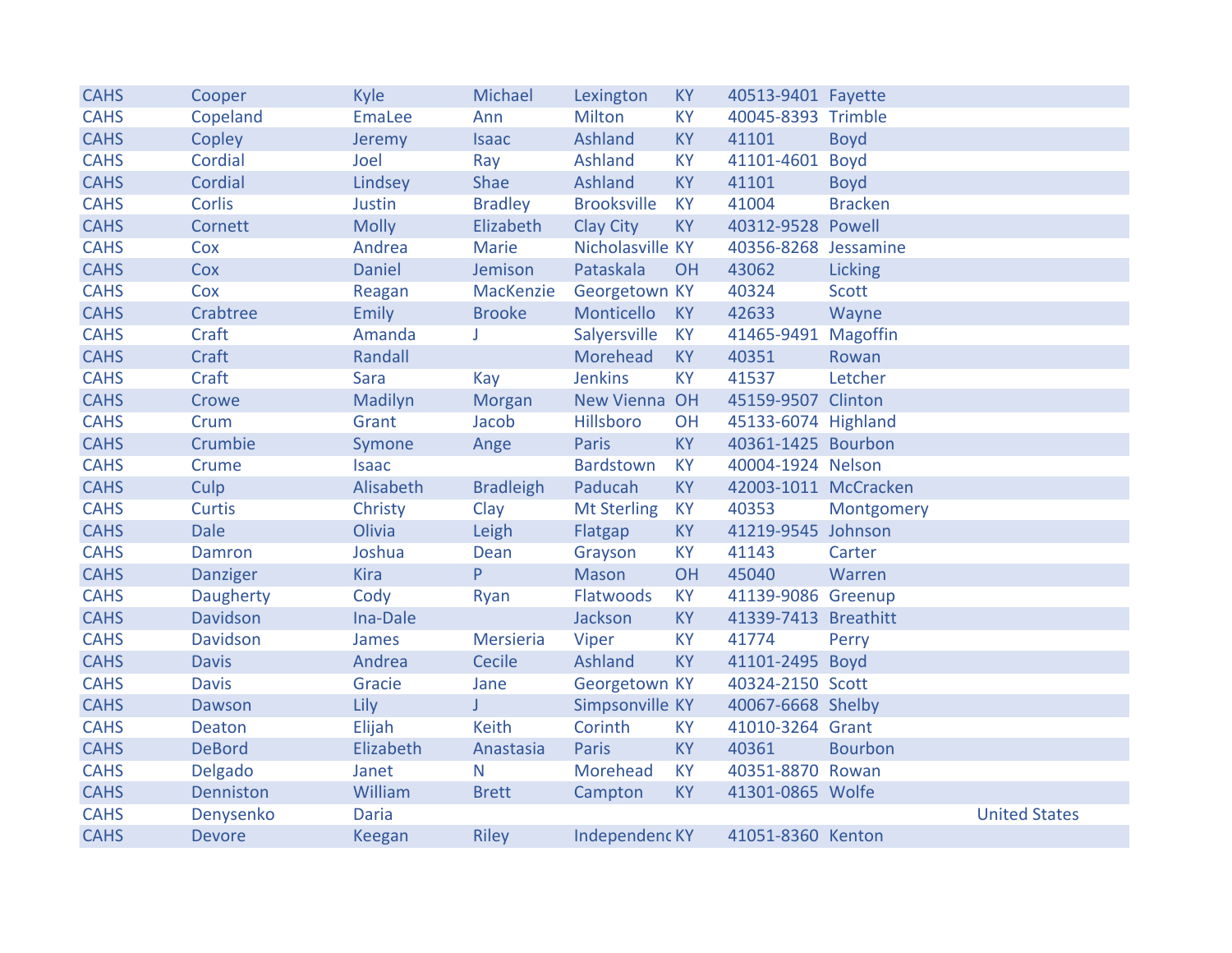| <b>CAHS</b> | <b>Dickens</b>    | <b>Holly</b>    |                     | Morehead               | <b>KY</b> | 40351-1059 Rowan     |                |
|-------------|-------------------|-----------------|---------------------|------------------------|-----------|----------------------|----------------|
| <b>CAHS</b> | <b>Dickson</b>    | Chandler        |                     | Greenup                | KY        | 41144-6321 Greenup   |                |
| <b>CAHS</b> | <b>Dieringer</b>  | <b>Kelsey</b>   | <b>Marie</b>        | <b>Batavia</b>         | OH        | 45103-1307 Clermont  |                |
| <b>CAHS</b> | <b>Dillon</b>     | William         | Matt                | Catlettsburg KY        |           | 41129-9400 Boyd      |                |
| <b>CAHS</b> | Dobson            | Lori Ann        | Elizabeth           | Shepherdsvil KY        |           | 40165                | <b>Bullitt</b> |
| <b>CAHS</b> | <b>Dorsey</b>     | Celene          | Florentina          | Ashland                | <b>KY</b> | 41102-5523 Boyd      |                |
| <b>CAHS</b> | <b>Dorsey</b>     | Sinclaire       | Marie               | <b>Ashland</b>         | <b>KY</b> | 41102                | <b>Boyd</b>    |
| <b>CAHS</b> | <b>Dowell</b>     | Jacob           | <b>Henry</b>        | Nicholasville KY       |           | 40356-2005 Jessamine |                |
| <b>CAHS</b> | <b>Dozier</b>     | Autumn          | P                   | Lynx                   | OH        | 45650-9739 Adams     |                |
| <b>CAHS</b> | <b>Dreusicke</b>  | <b>Matthew</b>  | <b>David</b>        | Winchester             | KY        | 40391-8778 Clark     |                |
| <b>CAHS</b> | <b>Dudley</b>     | Christopher     | James               | Frankfort              | <b>KY</b> | 40601                | Franklin       |
| <b>CAHS</b> | <b>Dukes</b>      | Kayci           |                     | Varney                 | <b>KY</b> | 41571                | Pike           |
| <b>CAHS</b> | <b>Duncan</b>     | <b>Tanner</b>   | Ray                 | Grayson                | KY.       | 41143                | Carter         |
| <b>CAHS</b> | Dungan            | <b>Braydon</b>  | Lincoln             | Williamstowi KY        |           | 41097-9425 Grant     |                |
| <b>CAHS</b> | Earehart          | Rebecca         | Lee                 | Morehead               | <b>KY</b> | 40351                | Rowan          |
| <b>CAHS</b> | <b>Easterling</b> | <b>Derek</b>    | <b>Tanner</b>       | <b>West Liberty KY</b> |           | 41472-8389 Morgan    |                |
| <b>CAHS</b> | Eastwood          | Kalyn           | <b>Nicole</b>       | Sciotoville            | OH        | 45662                | <b>Scioto</b>  |
| <b>CAHS</b> | Ehrenberg         | Chansie         | <b>Jo</b>           | Lexington              | <b>KY</b> | 40509                | <b>Brown</b>   |
| <b>CAHS</b> | <b>Ellis</b>      | Luke            | Anthony             | Ashland                | <b>KY</b> | 41102-9668 Boyd      |                |
| <b>CAHS</b> | Endicott          | <b>Nickolas</b> | Llyod               | Ashland                | KY        | 41102-4526 Boyd      |                |
| <b>CAHS</b> | Estepp            | <b>Tiffany</b>  | Anna Gale           | Owingsville            | KY        | 40360-8302 Bath      |                |
| <b>CAHS</b> | <b>Esteppe</b>    | Alyssa          | Irene               | Vanceburg              | <b>KY</b> | 41179                | Montgomery     |
| <b>CAHS</b> | <b>Evans</b>      | Amanda          | Rene                | <b>Worthington KY</b>  |           | 41183-9247 Greenup   |                |
| <b>CAHS</b> | <b>Evans</b>      | Emma            | Paige               | <b>Ewing</b>           | KY        | 41039                | <b>Fleming</b> |
| <b>CAHS</b> | Fairchild         | <b>Noah</b>     | Riley               | Morehead               | <b>KY</b> | 40351                | Lawrence       |
| <b>CAHS</b> | Farmer            | Howard          | <b>Russell</b>      | Lexington              | <b>KY</b> | 40517-1633 Fayette   |                |
| <b>CAHS</b> | Farmer            | Lydia           | Gabrielle           | Winchester KY          |           | 40391-8174 Clark     |                |
| <b>CAHS</b> | Faudere           | Cameron         | <b>Brock</b>        | Morehead               | KY        | 40351-1389 Rowan     |                |
| <b>CAHS</b> | Faul              | Emily           | Lynn                | Xenia                  | OH        | 45385-9748 Greene    |                |
| <b>CAHS</b> | Fearin            | Lauren          | Abigail             | Wallingford KY         |           | 41093-9060 Fleming   |                |
| <b>CAHS</b> | Ferguson          | Sallye          | <b>Alisia Ariel</b> | Prestonsburg KY        |           | 41653-7874 Floyd     |                |
| <b>CAHS</b> | Ferguson          | Willard         |                     | Louisa                 | <b>KY</b> | 41230-1259 Lawrence  |                |
| <b>CAHS</b> | Ferrell           | <b>Kaitlin</b>  | Alina               | Stopover               | <b>KY</b> | 41568                | Pike           |
| <b>CAHS</b> | <b>Fields</b>     | Harold          | <b>Dorsey</b>       | Whitehouse KY          |           | 41240-8815 Johnson   |                |
| <b>CAHS</b> | <b>Fields</b>     | Logan           | Cole                | Prestonsburg KY        |           | 40351-1901 Knott     |                |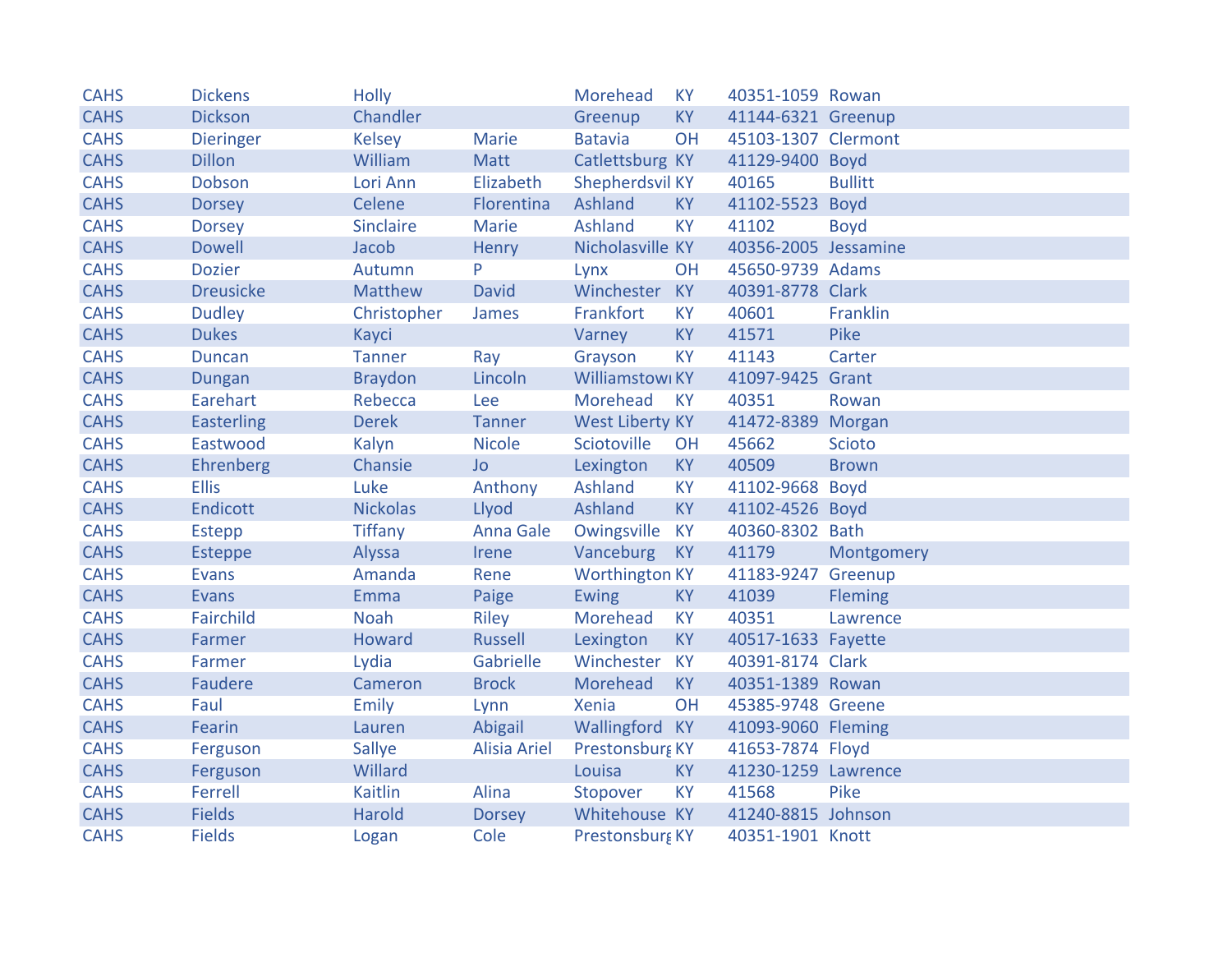| <b>CAHS</b> | Finley         | Connor           | <b>David</b>    | Pendleton              | <b>KY</b> | 40055                | Henry                 |
|-------------|----------------|------------------|-----------------|------------------------|-----------|----------------------|-----------------------|
| <b>CAHS</b> | <b>Fisher</b>  | <b>Tanner</b>    | <b>Clark</b>    | <b>Brooksville</b>     | <b>KY</b> | 41004                | <b>Bracken</b>        |
| <b>CAHS</b> | Flannery       | <b>Kaylee</b>    | Rachell         | Morehead               | <b>KY</b> | 40351-9485 Rowan     |                       |
| <b>CAHS</b> | Florence       | Isaiah           | Zion            | Hamilton               | OH        | 45011                | <b>Butler</b>         |
| <b>CAHS</b> | Fountain       | Annie            | <b>Nicole</b>   | <b>Olive Hill</b>      | <b>KY</b> | 41164-7394 Carter    |                       |
| <b>CAHS</b> | <b>Fouts</b>   | Caleb            | <b>Braiison</b> | Pikeville              | <b>KY</b> | 41501                | Floyd                 |
| <b>CAHS</b> | Fraley         | Cameron          | Phillip         | <b>Ashland</b>         | <b>KY</b> | 41101                | <b>Boyd</b>           |
| <b>CAHS</b> | <b>Francis</b> | Alyssa           | Ann             | Pikeville              | <b>KY</b> | 41501-1716 Pike      |                       |
| <b>CAHS</b> | <b>Francis</b> | Hollibeth        | <b>MaGray</b>   | Salyersville           | <b>KY</b> | 41465-9120 Magoffin  |                       |
| <b>CAHS</b> | Franklin       | <b>Sara</b>      | Elizabeth       | Denniston              | <b>KY</b> | 40316                | Menifee               |
| <b>CAHS</b> | Frazier        | Anna             | <b>Marie</b>    | Eminence               | <b>KY</b> | 40019-1003 Henry     |                       |
| <b>CAHS</b> | Frazier        | <b>Tristan</b>   | M               | <b>Mt Sterling</b>     | <b>KY</b> |                      | 40353-9521 Montgomery |
| <b>CAHS</b> | Freeman        | Robert           | Allen           | <b>Berry</b>           | <b>KY</b> | 41003                | Harrison              |
| <b>CAHS</b> | French         | <b>Harrison</b>  | Seton           | Kernersville NC        |           | 27284                | Jefferson             |
| <b>CAHS</b> | French         | William          | Joseph          | Louisville             | <b>KY</b> | 40205                | Jefferson             |
| <b>CAHS</b> | Fryman         | <b>Destin</b>    | Zane            | Mount Olivel KY        |           | 41064                | Robertson             |
| <b>CAHS</b> | <b>Fulks</b>   | Hannah           | Grace           | Mt Sterling            | <b>KY</b> | 40353                | Montgomery            |
| <b>CAHS</b> | <b>Furnish</b> | Kathryn          | Elizabeth       | Lexington              | <b>KY</b> | 40514                | Fayette               |
| <b>CAHS</b> | Gabbard        | <b>MacKenzie</b> | Lauren          | Fort Thomas KY         |           | 41075-2026 Campbell  |                       |
| <b>CAHS</b> | Gangwish       | Justin           | Paul            | Independenc KY         |           | 41051-6711 Kenton    |                       |
| <b>CAHS</b> | Garrett        | Hannah           | Grace           | Sharpsburg             | <b>KY</b> | 40374                | <b>Bath</b>           |
| <b>CAHS</b> | Garrett        | Zachary          | Luke            | Morehead               | <b>KY</b> | 40351-8134 Rowan     |                       |
| <b>CAHS</b> | Garvin         | <b>Ethan</b>     | <b>Scott</b>    | Argillite              | <b>KY</b> | 41121                | Greenup               |
| <b>CAHS</b> | Garvin         | Jelani           | Ray             | Bergenfield            | <b>NJ</b> | 07621-2254 Bergen    |                       |
| <b>CAHS</b> | Gatian         | Katelyn          | <b>Suzanne</b>  | Jane Lew               | <b>WV</b> | 26378-7940 Lewis     |                       |
| <b>CAHS</b> | Gatian         | <b>Natalie</b>   | Christine       | Jane Lew               | <b>WV</b> | 26378-7940 Lewis     |                       |
| <b>CAHS</b> | Gauze          | Alayna           | Gee             | Louisa                 | <b>KY</b> | 41230                | Lawrence              |
| <b>CAHS</b> | Gayhart        | Casey            | Dawn            | <b>Bonnyman</b>        | <b>KY</b> | 41719-0154 Perry     |                       |
| <b>CAHS</b> | Gevedon        | Shelby           | Don             | <b>Grassy Creek KY</b> |           | 41352                | Morgan                |
| <b>CAHS</b> | Gibbs          | Jason            | К.              | Campton                | <b>KY</b> | 41301                |                       |
| <b>CAHS</b> | Gibson         | Anthony          | Kyle            | Ashland                | <b>KY</b> | 41101-4755 Boyd      |                       |
| <b>CAHS</b> | Gibson         | Caleb            | W               | Louisville             | <b>KY</b> | 40245-8433 Jefferson |                       |
| <b>CAHS</b> | Gibson         | Sharon           |                 | Pikeville              | <b>KY</b> | 41501                | Pike                  |
| <b>CAHS</b> | Gilbert        | Aysia            | Ar'tece         | Louisville             | <b>KY</b> | 40212-2612 Jefferson |                       |
| <b>CAHS</b> | Gilliam        | Autumn           | Raynn           | Isonville              | <b>KY</b> | 41149-0174 Elliott   |                       |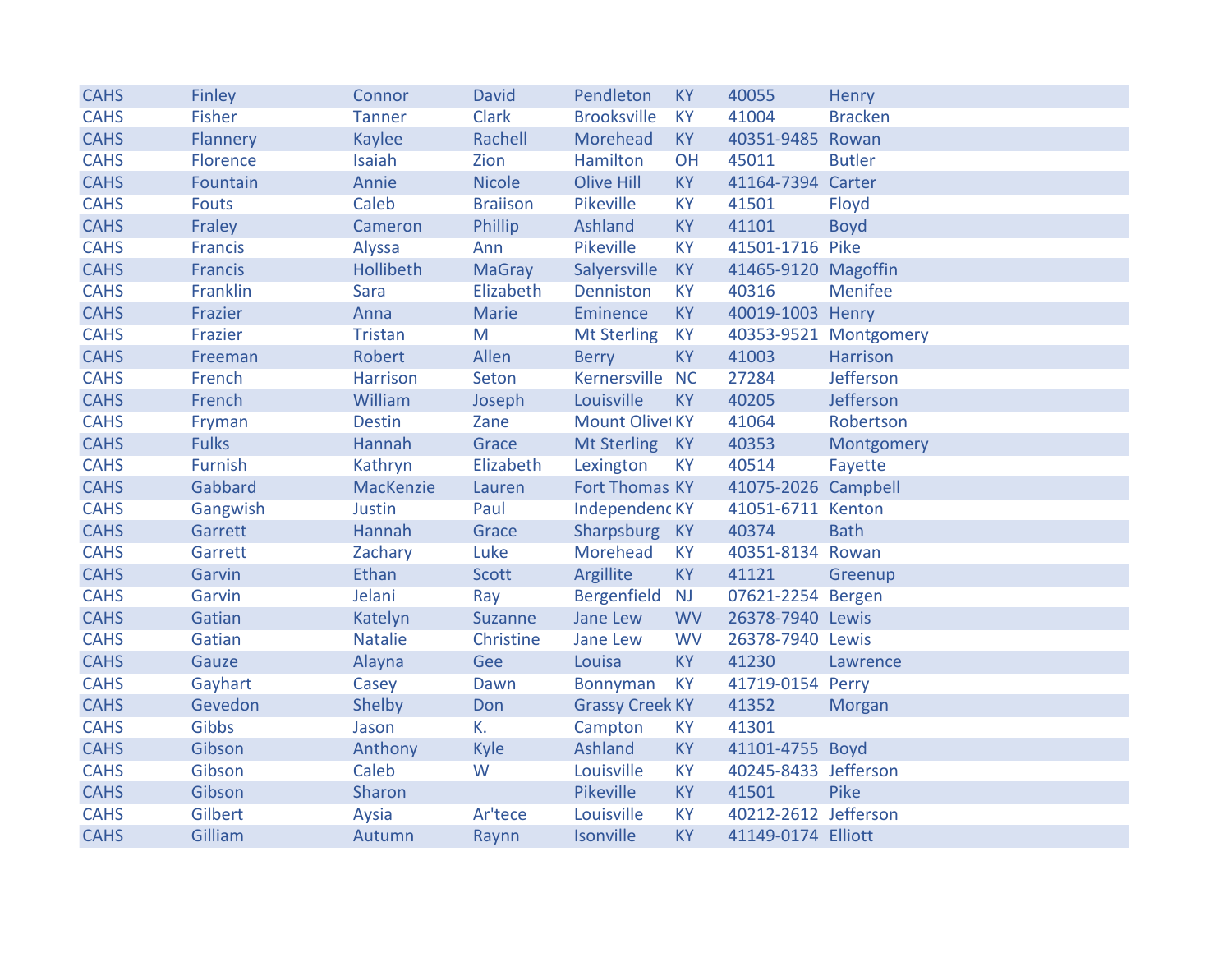| <b>CAHS</b> | Gilvin           | Viola          | <b>Frances</b> | Morehead                | <b>KY</b> | 40351-8117 Rowan     |                       |
|-------------|------------------|----------------|----------------|-------------------------|-----------|----------------------|-----------------------|
| <b>CAHS</b> | Gober            | <b>Megan</b>   | A.             | Mount Sterli KY         |           |                      | 40353-8277 Montgomery |
| <b>CAHS</b> | Goble            | Hannah         |                | Louisa                  | <b>KY</b> | 41230-6639 Lawrence  |                       |
| <b>CAHS</b> | Gollihue         | Saule          | R.             | Greenup                 | <b>KY</b> | 41144-6397 Greenup   |                       |
| <b>CAHS</b> | Goodnight        | Logan          | Scot           | Wheeling                | <b>WV</b> | 26003-9503 Ohio      |                       |
| <b>CAHS</b> | Goodson          | Kyle           | <b>David</b>   | South Point OH          |           | 45680                | Lawrence              |
| <b>CAHS</b> | Gore             | <b>Kaitlin</b> | Rose           | Frankfort               | <b>KY</b> | 40601-8911 Franklin  |                       |
| <b>CAHS</b> | Grant            | <b>McHale</b>  | <b>Denise</b>  | Columbus                | OH        | 43209-3127 Franklin  |                       |
| <b>CAHS</b> | Grayson          | Anna-Wray      | MacKenzie      | Louisa                  | <b>KY</b> | 41230                | Lawrence              |
| <b>CAHS</b> | Green            | Michael        | Austin         | Grayson                 | <b>KY</b> | 41143-8627 Carter    |                       |
| <b>CAHS</b> | Griffith         | Timothy        | A              | Louisa                  | <b>KY</b> | 41230                | Lawrence              |
| <b>CAHS</b> | Grogan           | Joshua         | <b>Eric</b>    | Paducah                 | <b>KY</b> | 42001-5337 McCracken |                       |
| <b>CAHS</b> | <b>Hackworth</b> | Jayden         | Alyssa         | Salyersville            | <b>KY</b> | 41465-7490 Magoffin  |                       |
| <b>CAHS</b> | <b>Haddix</b>    | Summer         | <b>Deshae</b>  | Salt Lick               | <b>KY</b> | 40371                | <b>Bath</b>           |
| <b>CAHS</b> | Hafley           | Jimmie         | Allen          | Somerset                | <b>KY</b> | 42503-1558 Pulaski   |                       |
| <b>CAHS</b> | Haggard          | Caitlin        | Renee          | Louisville              | <b>KY</b> | 40202                | Grant                 |
| <b>CAHS</b> | Haggard          | <b>Kaitlin</b> | Cheyenne       | Winchester              | <b>KY</b> |                      | 40391-2109 Montgomery |
| <b>CAHS</b> | Hale             | <b>Sarrisa</b> |                | Paintsville             | <b>KY</b> | 41240-9318 Johnson   |                       |
| <b>CAHS</b> | Hall             | Benjamin       | Parker         | Raven                   | <b>KY</b> | 41861-9103 Knott     |                       |
| <b>CAHS</b> | Hall             | <b>Emily</b>   | Fayth          | <b>Jenkins</b>          | <b>KY</b> | 41537                | Letcher               |
| <b>CAHS</b> | Hall             | Jaeclinn       | $\mathsf{A}$   | <b>Barboursville WV</b> |           | 25504-9688 Cabell    |                       |
| <b>CAHS</b> | Hall             | <b>Tanner</b>  | Ray            | Prestonsburg KY         |           | 41653-9123 Floyd     |                       |
| <b>CAHS</b> | Hall             | Zoe            | G.             | Ashland                 | <b>KY</b> | 41101                | <b>Boyd</b>           |
| <b>CAHS</b> | Hamilton         | Sarah          | Nicole Kay     | Pikeville               | <b>KY</b> | 41501                | Pike                  |
| <b>CAHS</b> | <b>Hammonds</b>  | Gabriel        | C              | Lowmansvill(KY          |           | 41232-0023 Lawrence  |                       |
| <b>CAHS</b> | Hampton          | <b>Natalie</b> | K.             | Somerset                | <b>KY</b> | 42503                | Pulaski               |
| <b>CAHS</b> | Hansford         | Amanda         | Katherine      | Staffordsville KY       |           | 41256-0000 Johnson   |                       |
| <b>CAHS</b> | <b>Hardin</b>    | Erin           | <b>Brooke</b>  | Bardstown               | KY        | 40004-9020 Nelson    |                       |
| <b>CAHS</b> | Harmon           | Charlee        | R              | Pikeville               | <b>KY</b> | 41501                | Pike                  |
| <b>CAHS</b> | <b>Harris</b>    | Abigail        | Faith          | Prestonsburg KY         |           | 41653                | Floyd                 |
| <b>CAHS</b> | <b>Harris</b>    | Catherine      |                | <b>Bowling Gree KY</b>  |           | 42101-7214 Warren    |                       |
| <b>CAHS</b> | <b>Harris</b>    | Lauren         | Elizabeth      | Pewee Valley KY         |           | 40056-9177 Oldham    |                       |
| <b>CAHS</b> | <b>Harris</b>    | Makayla        | Catherine      | <b>Mt Sterling</b>      | <b>KY</b> |                      | 40353-7849 Montgomery |
| <b>CAHS</b> | <b>Hayes</b>     | Benjamin       | <b>David</b>   | Louisa                  | KY        | 41230-6884 Lawrence  |                       |
| <b>CAHS</b> | <b>Haynes</b>    | <b>Bronwyn</b> | Rebeka         | <b>Cumberland KY</b>    |           | 40823-1621 Harlan    |                       |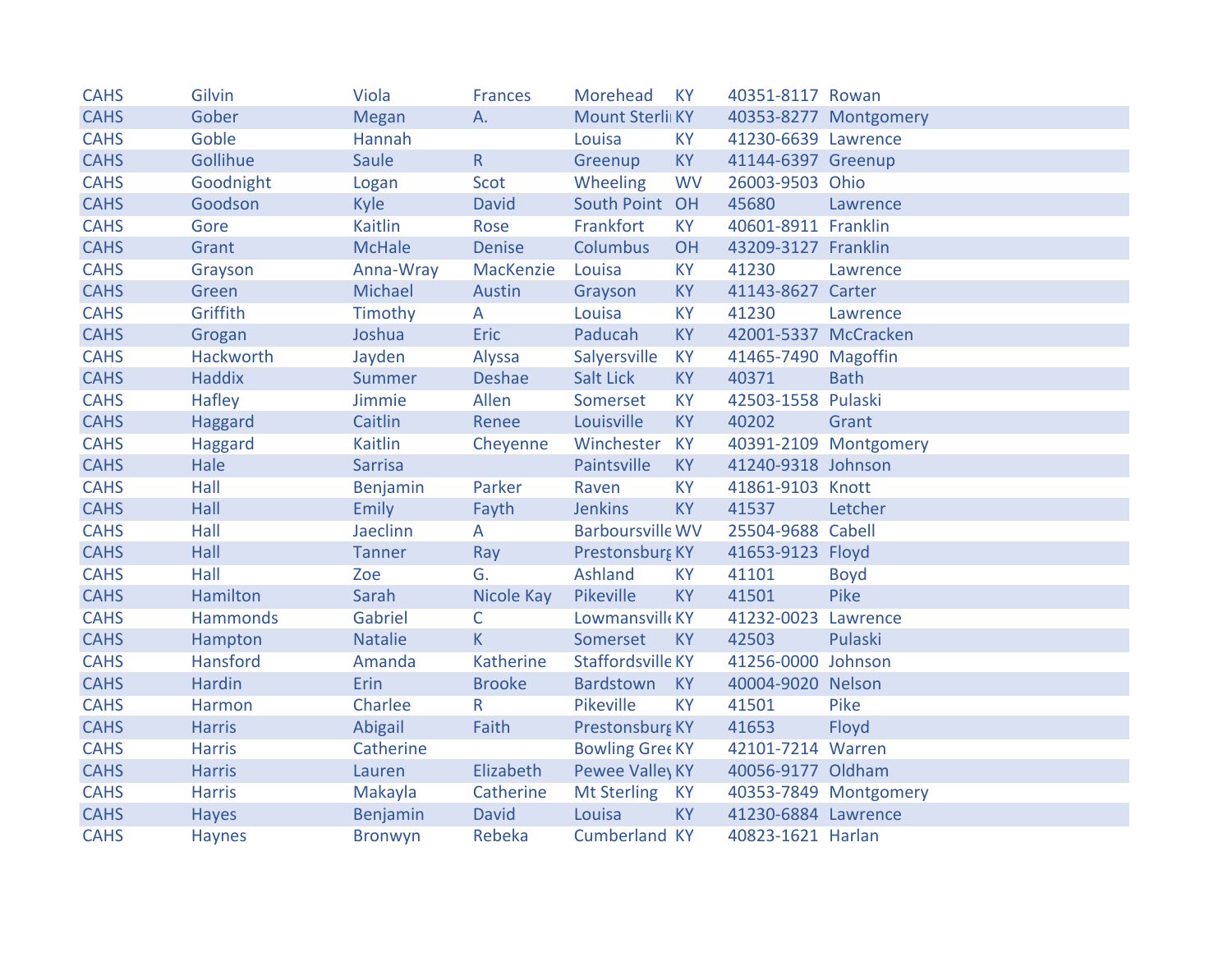| <b>CAHS</b> | <b>Heckman</b>       | Audrey          | Ann             | <b>Berea</b>            | <b>KY</b> | 40403-1734 Madison    |                 |
|-------------|----------------------|-----------------|-----------------|-------------------------|-----------|-----------------------|-----------------|
| <b>CAHS</b> | <b>Hedges</b>        | Jacob           | C               | Clearfield              | <b>KY</b> | 40313-9754 Rowan      |                 |
| <b>CAHS</b> | <b>Hellard</b>       | <b>Kallie</b>   | <b>McKenzie</b> | Lexington               | <b>KY</b> | 40503                 | Fayette         |
| <b>CAHS</b> | <b>Henderson</b>     | Hannah          | Paige           | Owingsville             | <b>KY</b> | 40360                 | <b>Bath</b>     |
| <b>CAHS</b> | Hensley              | <b>Nikki</b>    | Lynn            | Morehead                | <b>KY</b> | 40351-8341 Rowan      |                 |
| <b>CAHS</b> | Hernandez            | <b>Mirlen</b>   |                 | Lexington               | <b>KY</b> | 40504-2582 Fayette    |                 |
| <b>CAHS</b> | <b>Hess</b>          | <b>Brandon</b>  | <b>Scott</b>    | Greenup                 | <b>KY</b> | 41144-1349 Greenup    |                 |
| <b>CAHS</b> | <b>Hicks</b>         | Kaytlyn         | Rose            | <b>David</b>            | <b>KY</b> | 41616                 | Floyd           |
| <b>CAHS</b> | <b>Hiler</b>         | Erin            | Makenzie        | <b>Berea</b>            | <b>KY</b> | 40403-9683 Madison    |                 |
| <b>CAHS</b> | <b>Hill-Childers</b> | <b>Tayanita</b> | <b>Kwaine</b>   | Lexington               | <b>KY</b> | 40513-1448 Fayette    |                 |
| <b>CAHS</b> | Hilton               | Kaitlyn         | Victoria        | Morehead                | <b>KY</b> | 40351-7582 Rowan      |                 |
| <b>CAHS</b> | <b>Himes</b>         | <b>Megan</b>    | Elizabeth       | Sadieville              | <b>KY</b> | 40370                 | <b>Scott</b>    |
| <b>CAHS</b> | <b>Hiner</b>         | <b>Haley</b>    | <b>Danielle</b> | Salyersville            | <b>KY</b> | 41465                 | <b>Magoffin</b> |
| <b>CAHS</b> | <b>Hobbs</b>         | <b>Bailey</b>   | <b>Marie</b>    | Shepherdsvil KY         |           | 40165-0000 Bullitt    |                 |
| <b>CAHS</b> | <b>Hocker</b>        | <b>Breonna</b>  | Elizabeth       | Lancaster               | <b>KY</b> | 40444                 | Garrard         |
| <b>CAHS</b> | <b>Holbrook</b>      | Hannah          | Larkin          | Grayson                 | <b>KY</b> | 41143                 | Carter          |
| <b>CAHS</b> | <b>Holbrook</b>      | <b>Katrina</b>  | Grace           | Flemingsburg KY         |           | 41041-1021 Fleming    |                 |
| <b>CAHS</b> | <b>Holbrook</b>      | <b>Kellie</b>   | <b>Nicole</b>   | <b>West Liberty KY</b>  |           | 41472                 | Morgan          |
| <b>CAHS</b> | Holder               | Makayla         | Idarenee'       | <b>Creal Springs IL</b> |           | 62922-4421 Williamson |                 |
| <b>CAHS</b> | Holder               | Natasha         | <b>Danielle</b> | Owingsville             | <b>KY</b> | 40360                 | <b>Bath</b>     |
| <b>CAHS</b> | <b>Holler</b>        | Leeanna         | S               | <b>Mayslick</b>         | <b>KY</b> | 41055-0103 Mason      |                 |
| <b>CAHS</b> | <b>Holley</b>        | Randi           | <b>Jo</b>       | Morehead                | <b>KY</b> | 40351-0000 Rowan      |                 |
| <b>CAHS</b> | <b>Holmes</b>        | Kendra          | Lynn            | Raceland                | <b>KY</b> | 41169-1104 Greenup    |                 |
| <b>CAHS</b> | Holtzclaw            | Layken          | <b>Hadley</b>   | Eubank                  | <b>KY</b> | 42567-9609 Pulaski    |                 |
| <b>CAHS</b> | Honaker              | Zachary         | <b>Blake</b>    | <b>Pikeville</b>        | <b>KY</b> | 41501                 | Pike            |
| <b>CAHS</b> | Hood                 | Michaela        | Jane            | <b>Versailles</b>       | <b>KY</b> | 40383-0000 Woodford   |                 |
| <b>CAHS</b> | Horner               | Meagan          |                 | Washington UT           |           | 84780-2307 Washington |                 |
| <b>CAHS</b> | Hostetler            | Christine       | Renee           | Lawrencebur KY          |           | 40342-0000 Anderson   |                 |
| <b>CAHS</b> | <b>Howard</b>        | Carol           | Ann             | Krypton                 | <b>KY</b> | 41754-8978 Perry      |                 |
| <b>CAHS</b> | <b>Howard</b>        | Cecil           |                 | <b>Jenkins</b>          | <b>KY</b> | 41537-0651 Letcher    |                 |
| <b>CAHS</b> | Howard               | Elle            |                 | Lexington               | <b>KY</b> | 40509-2051 Fayette    |                 |
| <b>CAHS</b> | Howard               | Shawnda         | Mae             | Salyersville            | <b>KY</b> | 41465-1632 Magoffin   |                 |
| <b>CAHS</b> | Hudson               | Anna            | Faith           | Morehead                | <b>KY</b> | 40351-9582 Rowan      |                 |
| <b>CAHS</b> | <b>Huffman</b>       | Molli           | <b>Necole</b>   | Pikeville               | <b>KY</b> | 41502                 | Pike            |
| <b>CAHS</b> | Humphrey             | <b>Kyrsten</b>  | <b>Nicole</b>   | Louisville              | <b>KY</b> | 40258-1949 Jefferson  |                 |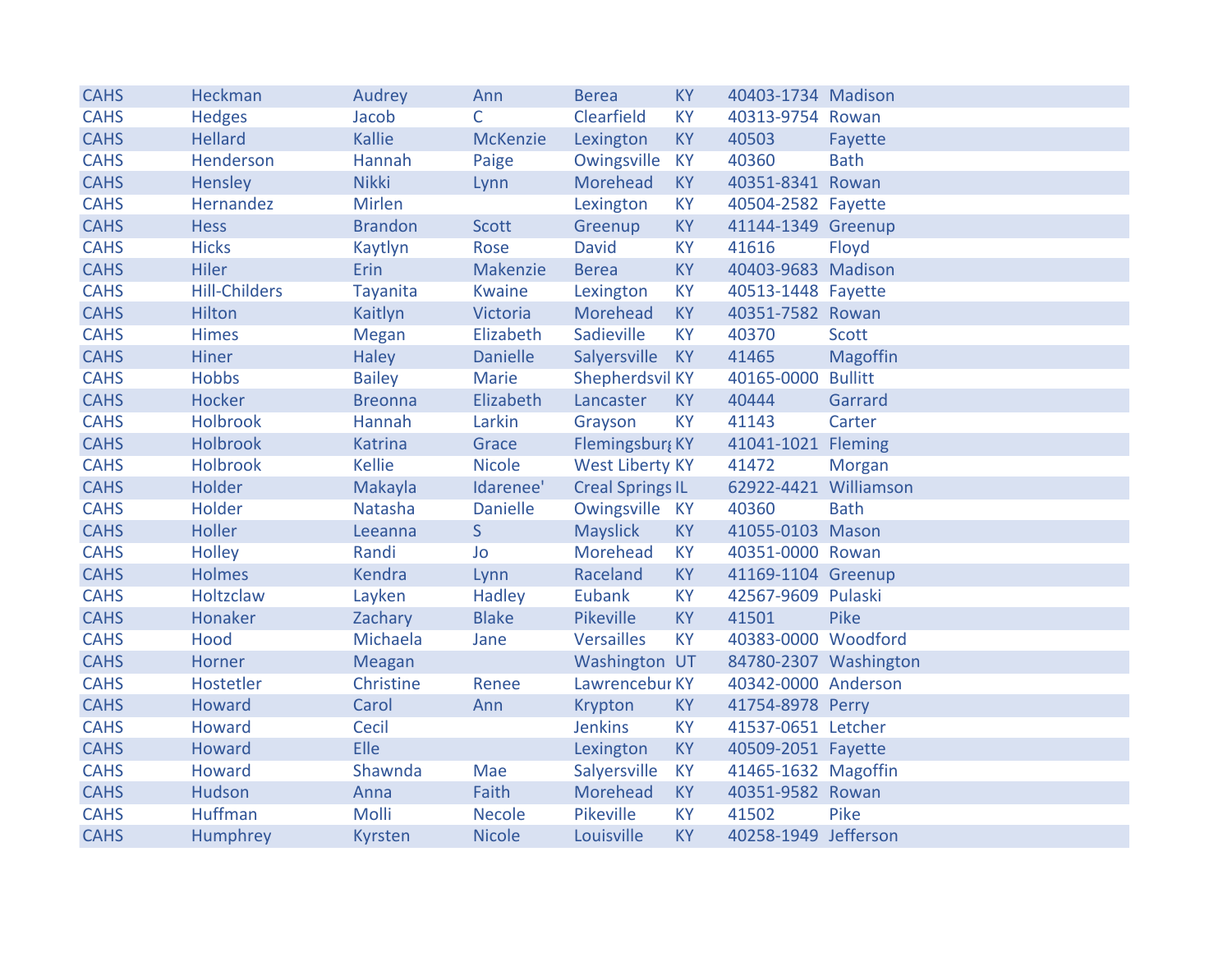| <b>CAHS</b> | <b>Hunt</b>     | <b>Kevin</b>     |                 | <b>Bryant</b>          | <b>AR</b> | 72022-9227 Saline     |                       |
|-------------|-----------------|------------------|-----------------|------------------------|-----------|-----------------------|-----------------------|
| <b>CAHS</b> | Ireton          | Kaleigh          | <b>Marie</b>    | Morehead               | <b>KY</b> | 40351                 | Rowan                 |
| <b>CAHS</b> | Ison            | <b>Brooklyn</b>  | <b>Danielle</b> | Lexington              | <b>KY</b> | 40517                 | Fayette               |
| <b>CAHS</b> | Jackson         | Alan             | Litz            | Louisville             | <b>KY</b> | 40220-1318 Jefferson  |                       |
| <b>CAHS</b> | Jackson         | <b>Haley</b>     | Amber           | Little Eggharl NJ      |           | 08087                 |                       |
| <b>CAHS</b> | <b>Jenkins</b>  | Alisha           | Rachelle        | Sandy Hook KY          |           | 41171-8803 Elliott    |                       |
| <b>CAHS</b> | <b>Jenkins</b>  | Charles          | Gregory         | Morehead               | <b>KY</b> | 40351-8768 Rowan      |                       |
| <b>CAHS</b> | <b>Jenkins</b>  | Ethan            | Michael         | Morehead               | <b>KY</b> | 40351                 | Rowan                 |
| <b>CAHS</b> | <b>Jenkins</b>  | Madison          | Paisley         | Paintsville            | <b>KY</b> | 41240                 | Johnson               |
| <b>CAHS</b> | <b>Jenkins</b>  | Whitney          | Sha             | Salyersville           | <b>KY</b> | 41465                 | <b>Magoffin</b>       |
| <b>CAHS</b> | Jennings        | Kaitlyn          |                 | <b>Berea</b>           | <b>KY</b> | 40403-1318 Madison    |                       |
| <b>CAHS</b> | Johnson         | Cody             | Michael         | Frenchburg             | <b>KY</b> | 40322-9017 Menifee    |                       |
| <b>CAHS</b> | Johnson         | <b>Terra</b>     | Lane            | Dry Ridge              | <b>KY</b> | 41035                 | Grant                 |
| <b>CAHS</b> | Johnson         | Trenton          | Jamaal          | Acworth                | <b>GA</b> | 30101                 | Cobb                  |
| <b>CAHS</b> | Johnson         | <b>Xavian</b>    | Carrington      | <b>Rocky Hill</b>      | <b>KY</b> | 42163-8008 Edmonson   |                       |
| <b>CAHS</b> | Jones           | Allison          |                 | Winchester KY          |           | 40391-1167 Clark      |                       |
| <b>CAHS</b> | Jones           | <b>Brooklyn</b>  | Kay             | Thurman                | OH        | 45685                 | Gallia                |
| <b>CAHS</b> | Jones           | <b>Megan</b>     | $R_{\parallel}$ | Jeffersonville KY      |           |                       | 40337-9404 Montgomery |
| <b>CAHS</b> | Jones           | <b>Tiffany</b>   | Faith           | Sharpsburg KY          |           | 40374                 | <b>Nicholas</b>       |
| <b>CAHS</b> | Jordan          | James            | Harmon          | Frankfort              | <b>KY</b> | 40601-9301 Franklin   |                       |
| <b>CAHS</b> | Justice         | <b>Tiffany</b>   | L               | Morehead               | <b>KY</b> | 40351                 | Rowan                 |
| <b>CAHS</b> | Kabzinski       | Lydia            | Anne            | Warsaw                 | <b>KY</b> | 41095                 | Gallatin              |
| <b>CAHS</b> | <b>Karrick</b>  | <b>Brooke</b>    | <b>Nicole</b>   | Wallingford KY         |           | 41093                 | Fleming               |
| <b>CAHS</b> | <b>Kays</b>     | Evan             | $\mathsf{C}$    | Lawrencebur KY         |           | 40342                 | Anderson              |
| <b>CAHS</b> | <b>Kazee</b>    | <b>Bridgette</b> | Ann             | <b>Russell</b>         | <b>KY</b> | 41169-1416 Greenup    |                       |
| <b>CAHS</b> | Keeton          | Elizabeth        | Hope            | <b>West Liberty KY</b> |           | 41472-7608 Morgan     |                       |
| <b>CAHS</b> | <b>Ketchens</b> | <b>Taylor</b>    | Madison         | Collinsville           | <b>MS</b> | 39325-9729 Lauderdale |                       |
| <b>CAHS</b> | Ketz            | Elizabeth        | Paige           | Lexington              | <b>KY</b> | 40504                 | Fayette               |
| <b>CAHS</b> | <b>Kidd</b>     | <b>Dexter</b>    | Alexander       | <b>Auxier</b>          | <b>KY</b> | 41602                 | Floyd                 |
| <b>CAHS</b> | <b>Killen</b>   | Jameson          | Tanner          | Fort Thomas KY         |           | 41075-1928 Campbell   |                       |
| <b>CAHS</b> | <b>Kindred</b>  | Christina        | Marrie          | Mount Orab OH          |           | 45154-9531 Brown      |                       |
| <b>CAHS</b> | <b>King</b>     | Hayley           | Madison         | Ridgeway               | <b>SC</b> | 29130-7626 Fairfield  |                       |
| <b>CAHS</b> | Kinman          | Jeffrey          |                 | Williamstowi KY        |           | 41097                 | Grant                 |
| <b>CAHS</b> | <b>Kinney</b>   | Angela           | L.              | Greenup                | <b>KY</b> | 41144-6668 Greenup    |                       |
| <b>CAHS</b> | <b>Kinney</b>   | <b>Brooklynn</b> | Michael         | Greenup                | <b>KY</b> | 41144-6668 Greenup    |                       |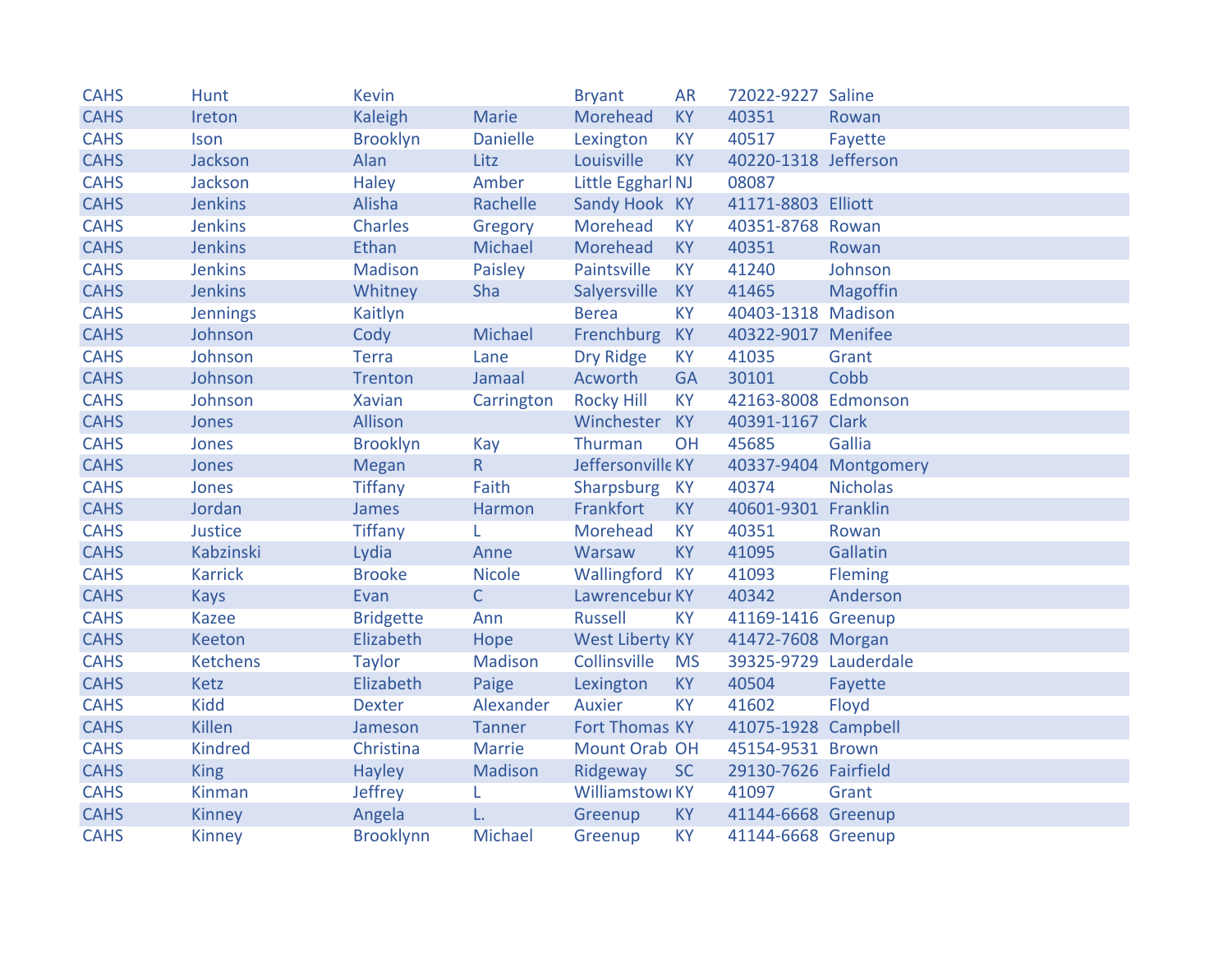| <b>CAHS</b> | Kiolbassa       | Kathleen        | Ann           | Hoffman EstalL              |           | 60192-1322 Cook       |                |
|-------------|-----------------|-----------------|---------------|-----------------------------|-----------|-----------------------|----------------|
| <b>CAHS</b> | Kirby           | Amanda          | <b>Brooke</b> | Morehead                    | <b>KY</b> | 40351-9184 Rowan      |                |
| <b>CAHS</b> | <b>Kirk</b>     | Lakin           | Alexus        | Greeneville                 | <b>TN</b> | 37743                 | <b>Martin</b>  |
| <b>CAHS</b> | <b>Kiser</b>    | <b>Tanton</b>   | <b>Fields</b> | <b>Olive Hill</b>           | <b>KY</b> | 41164                 | Carter         |
| <b>CAHS</b> | <b>Kizziah</b>  | Stephanie       | <b>Diana</b>  | Swansboro                   | <b>NC</b> | 28584                 | Pulaski        |
| <b>CAHS</b> | <b>Knipp</b>    | Evan            | Michael       | Grayson                     | <b>KY</b> | 41143-8670 Carter     |                |
| <b>CAHS</b> | <b>Knipp</b>    | <b>Kelly</b>    | Jean          | Grayson                     | <b>KY</b> | 41143-0152 Carter     |                |
| <b>CAHS</b> | Knott           | <b>Taylor</b>   | <b>Brooke</b> | <b>Mc Dowell</b>            | <b>KY</b> | 41647-6054 Floyd      |                |
| <b>CAHS</b> | Laforce         | Sahara          | <b>Brook</b>  | Van Lear                    | <b>KY</b> | 41265                 | Johnson        |
| <b>CAHS</b> | Lane            | Christopher     | <b>David</b>  | Owingsville                 | <b>KY</b> | 40360-8703 Bath       |                |
| <b>CAHS</b> | Lange           | Steven          | Gladfelter    | Lexington                   | <b>KY</b> | 40514-5904 Fayette    |                |
| <b>CAHS</b> | Larbes          | Kathryn         | Grace         | Hamilton                    | OH        | 45011-8763 Butler     |                |
| <b>CAHS</b> | Laudermilt      | Ashley          | <b>Nicole</b> | Morehead                    | KY        | 40351-0000 Rowan      |                |
| <b>CAHS</b> | Lawson          | Abigail         | F             | Mayfield                    | <b>KY</b> | 42066                 | Graves         |
| <b>CAHS</b> | Leach           | Julianna        | <b>Marie</b>  | <b>Ewing</b>                | <b>KY</b> | 41039-0000 Fleming    |                |
| <b>CAHS</b> | Leet            | Olivia          | Lauren        | Wallingford KY              |           | 41093                 | <b>Fleming</b> |
| <b>CAHS</b> | Leger           | Jessica         | Rose          | Mount Sterli KY             |           | 40353                 | Montgomery     |
| <b>CAHS</b> | Leslie          | <b>Brandon</b>  |               | Christopher Prestonsburg KY |           | 41653-7794 Floyd      |                |
| <b>CAHS</b> | Lewis           | Chelsea         | Renea         | <b>West Liberty KY</b>      |           | 41472-0000 Morgan     |                |
| <b>CAHS</b> | Lewis           | Courtney        | <b>Nicole</b> | Ashland                     | <b>KY</b> | 41101-2813 Boyd       |                |
| <b>CAHS</b> | Lewis           | Emiley          |               | Hindman                     | <b>KY</b> | 41822-1464 Knott      |                |
| <b>CAHS</b> | Lewis           | <b>Nancy</b>    | Lynn          | <b>West Liberty KY</b>      |           | 41472-8049 Morgan     |                |
| <b>CAHS</b> | <b>Likens</b>   | <b>Jennifer</b> | Marie         | Covington                   | <b>KY</b> | 41015-1624 Kenton     |                |
| <b>CAHS</b> | Linville        | Cari            | Janae         | <b>Germantowr KY</b>        |           | 41044                 | <b>Bracken</b> |
| <b>CAHS</b> | Little          | <b>Haley</b>    | <b>Nicole</b> | <b>Olive Hill</b>           | <b>KY</b> | 41164                 | Carter         |
| <b>CAHS</b> | Lopez           | Kaydie          | <b>Dale</b>   | Mount Orab OH               |           | 45154-8346 Brown      |                |
| <b>CAHS</b> | Lowery          | Abbigail        | Lee           | <b>Dry Ridge</b>            | KY        | 41035-8376 Grant      |                |
| <b>CAHS</b> | Lucido          | McKayla         |               | Lexington                   | <b>KY</b> | 40511-8863 Fayette    |                |
| <b>CAHS</b> | Lunsford        | Caleb           |               | Harrodsburg KY              |           | 40330                 | <b>Mercer</b>  |
| <b>CAHS</b> | Lytle           | <b>Austin</b>   | <b>Kaleb</b>  | Morehead                    | <b>KY</b> | 40351-8230 Rowan      |                |
| <b>CAHS</b> | <b>MacAdams</b> | Glory           | B             | Williamstowi KY             |           | 41097-4931 Grant      |                |
| <b>CAHS</b> | Mace            | Chloe           | Marie         | Morehead                    | <b>KY</b> | 40351                 | Rowan          |
| <b>CAHS</b> | <b>Maddix</b>   | Bethany         | Jane          | Grayson                     | <b>KY</b> | 41143-7868 Carter     |                |
| <b>CAHS</b> | Maher           | Chloe           |               | Wilmington DE               |           | 19808-7901 New Castle |                |
| <b>CAHS</b> | <b>Malay</b>    | Jacob           | $\mathsf R$   | <b>Burlington</b>           | <b>KY</b> | 41005                 | <b>Boone</b>   |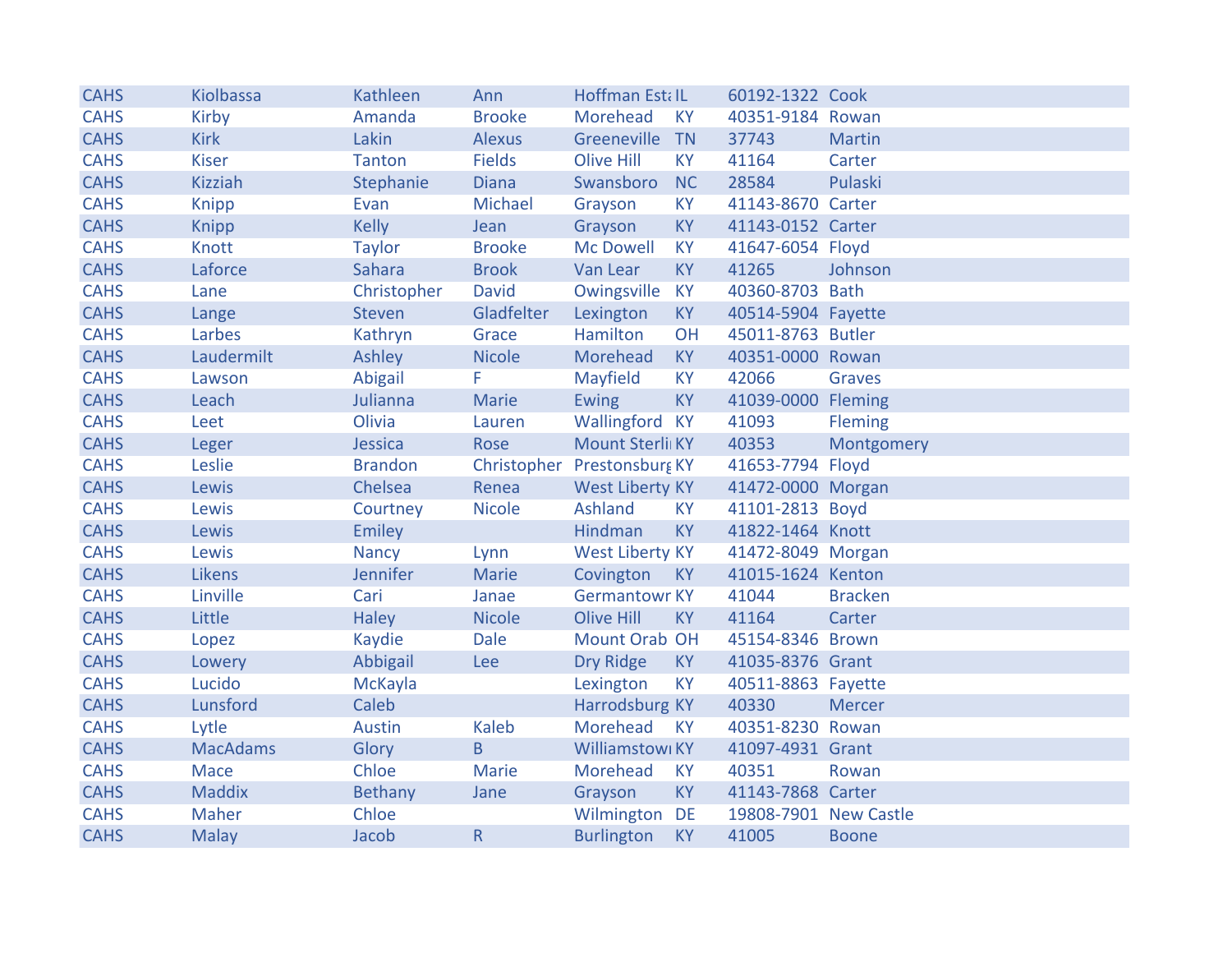| <b>CAHS</b> | <b>Markwell</b>      | Garrison        | Roger                      | Morehead                      | <b>KY</b> | 40351-7642 Rowan      |                       |
|-------------|----------------------|-----------------|----------------------------|-------------------------------|-----------|-----------------------|-----------------------|
| <b>CAHS</b> | Marriott             | Cameron         | S                          | <b>Redlands</b>               | <b>CA</b> | 92373                 | San Bernardino        |
| <b>CAHS</b> | <b>Marshall</b>      | Alexandria      | Paige                      | Van Lear                      | <b>KY</b> | 41265                 | Johnson               |
| <b>CAHS</b> | <b>Marshall</b>      | Haylee          | <b>Brooke</b>              | Flemingsburg KY               |           | 41041                 | <b>Fleming</b>        |
| <b>CAHS</b> | Marti                | Raven           | <b>Myriah</b>              | Hillsboro                     | <b>OR</b> | 97124-2656 Washington |                       |
| <b>CAHS</b> | <b>Martineau III</b> | <b>Richard</b>  |                            | Clay Carver Mount Sterli KY   |           |                       | 40353-9206 Montgomery |
| <b>CAHS</b> | <b>Martinez</b>      | Jaime           | P                          | Ashland                       | <b>KY</b> | 41102-5265 Boyd       |                       |
| <b>CAHS</b> | <b>Matousek</b>      | <b>Noah</b>     |                            | <b>Eden Prairie MN</b>        |           | 55347-4669 Hennepin   |                       |
| <b>CAHS</b> | <b>Mattingly</b>     | Corey           | Campbell                   | Campton                       | <b>KY</b> | 41301-8003 Wolfe      |                       |
| <b>CAHS</b> | <b>McCann</b>        | Carson          | <b>Daniel</b>              | <b>Elizabethtow KY</b>        |           | 42701-9425 Hardin     |                       |
| <b>CAHS</b> | <b>McCarty</b>       | Benjamin        | Robert                     | Lexington                     | <b>KY</b> | 40515-5101 Fayette    |                       |
| <b>CAHS</b> | <b>McCauley</b>      | <b>Alicia</b>   |                            | <b>Inez</b>                   | KY        | 41224                 | Johnson               |
| <b>CAHS</b> | <b>McCoy</b>         | <b>Maura</b>    | <b>Brynn</b>               | <b>Harold</b>                 | <b>KY</b> | 41635                 | Pike                  |
| <b>CAHS</b> | <b>McDonald</b>      | <b>Kateland</b> |                            | Elizabeth Ro: Prestonsburg KY |           | 41653                 | Floyd                 |
| <b>CAHS</b> | <b>McFarland</b>     | Maxwell         |                            | Salyersville                  | <b>KY</b> | 41465-1033 Magoffin   |                       |
| <b>CAHS</b> | <b>McKnight</b>      | <b>Breanna</b>  | Lynn                       | Ashland                       | KY        | 41101-4722 Boyd       |                       |
| <b>CAHS</b> | McMurtrey            | Makayla         |                            | Winchester KY                 |           | 40391-8176 Clark      |                       |
| <b>CAHS</b> | <b>McWilliams</b>    | Ariel           | <b>Denise</b>              | Wallingford KY                |           | 41093-9203 Fleming    |                       |
| <b>CAHS</b> | <b>Meade</b>         | Lyndsey         |                            | Pikeville                     | <b>KY</b> | 41501                 | Pike                  |
| <b>CAHS</b> | <b>Meade</b>         | Sarah           | <b>Andrea Paige Louisa</b> |                               | <b>KY</b> | 41230-8059 Lawrence   |                       |
| <b>CAHS</b> | <b>Meadows</b>       | Hannah          | Rochelle                   | <b>Stanton</b>                | <b>KY</b> | 40380-2229 Powell     |                       |
| <b>CAHS</b> | <b>Meadows</b>       | Maryanna        |                            | Parkers Lake KY               |           | 42634-9268 McCreary   |                       |
| <b>CAHS</b> | <b>Meckley</b>       | Amber           | <b>Brikel</b>              | Abbottstown PA                |           | 17301-9518 Adams      |                       |
| <b>CAHS</b> | <b>Miller</b>        | <b>Braxton</b>  | Hodge                      | Ransom                        | <b>KY</b> | 41558                 | Pike                  |
| <b>CAHS</b> | <b>Miller</b>        | Charles         | Michael                    | Winchester KY                 |           | 40391-1621 Clark      |                       |
| <b>CAHS</b> | <b>Miller</b>        | <b>Daniel</b>   | <b>Bradley</b>             | Mount Olivel KY               |           | 41064-7725 Robertson  |                       |
| <b>CAHS</b> | <b>Miller</b>        | Elijah          | <b>Boone</b>               | Catlettsburg KY               |           | 41129-8712 Boyd       |                       |
| <b>CAHS</b> | <b>Miller</b>        | <b>Kaylee</b>   | Dawn                       | Salt Lick                     | <b>KY</b> | 40371                 | <b>Bath</b>           |
| <b>CAHS</b> | Millikan             | Jordan          | Lee                        | <b>Olive Hill</b>             | KY        | 41164                 | Carter                |
| <b>CAHS</b> | <b>Minix</b>         | Roy             | Daymeon                    | Salyersville                  | <b>KY</b> | 41465                 | <b>Magoffin</b>       |
| <b>CAHS</b> | Mitchell             | Sarah           | Jane                       | Columbus                      | OH        | 43235-1932 Franklin   |                       |
| <b>CAHS</b> | Molden               | <b>Brenna</b>   | F.                         | Somerset                      | <b>KY</b> | 42503-8839 Pulaski    |                       |
| <b>CAHS</b> | Moore                | Matthew         | <b>David</b>               | Ashland                       | <b>KY</b> | 41105                 | <b>Boyd</b>           |
| <b>CAHS</b> | Moore                | Sydney          | Jo                         | Virgie                        | KY        | 41572                 | Pike                  |
| <b>CAHS</b> | Moore                | Wesley          | Preston                    | Russell                       | <b>KY</b> | 41169-1537 Greenup    |                       |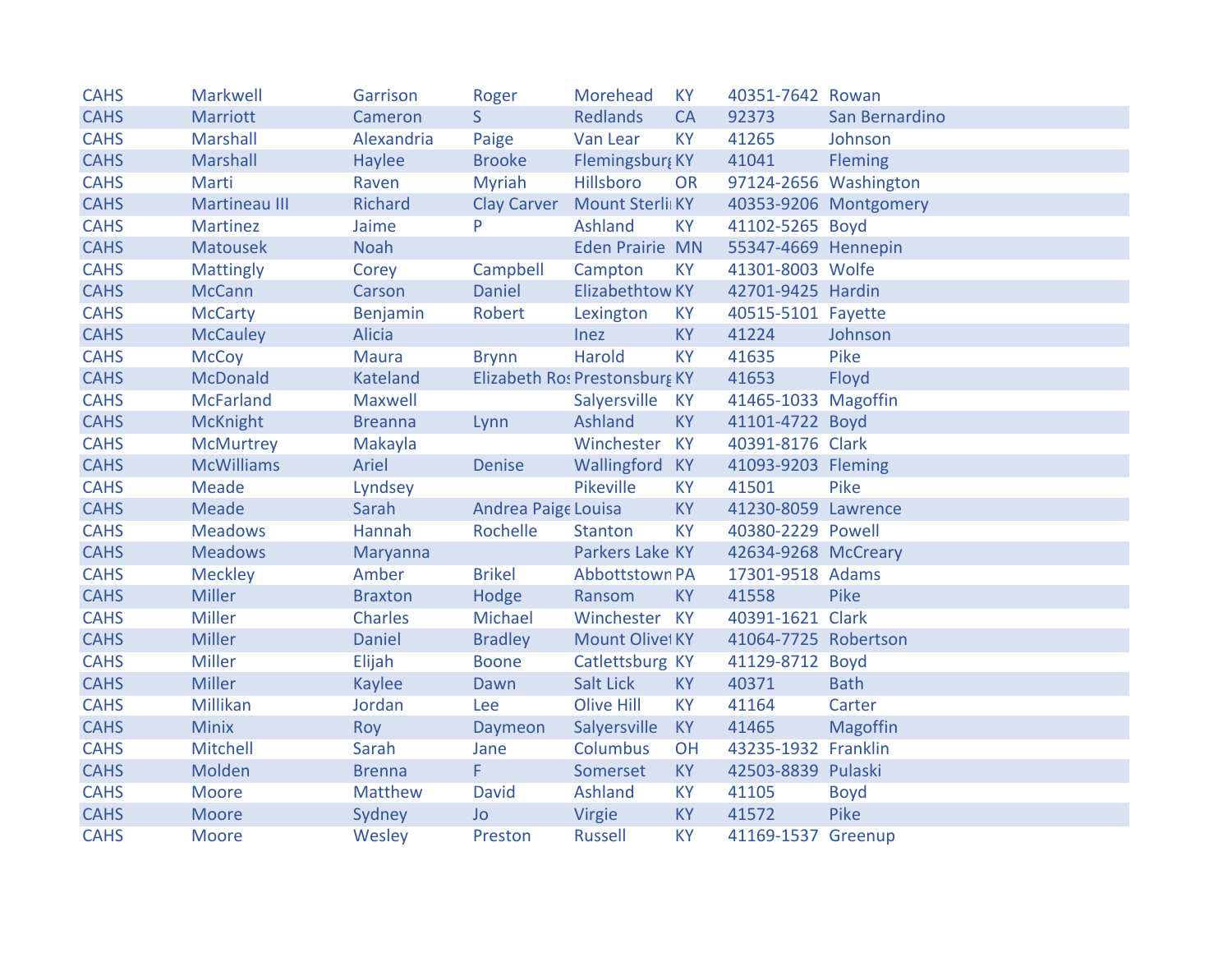| <b>CAHS</b> | Morgan          | Luke            |                | <b>Mayslick</b>        | <b>KY</b> | 41055                | <b>Mason</b>            |
|-------------|-----------------|-----------------|----------------|------------------------|-----------|----------------------|-------------------------|
| <b>CAHS</b> | Morgan          | Samantha        | Paige          | Vanceburg              | <b>KY</b> | 41179-0000 Lewis     |                         |
| <b>CAHS</b> | <b>Morrison</b> | <b>Barbara</b>  | Rayann         | Prestonsburg KY        |           | 41653-8012 Floyd     |                         |
| <b>CAHS</b> | <b>Mullins</b>  | <b>Austin</b>   | <b>Tyler</b>   | Clay City              | <b>KY</b> | 40312-9040 Powell    |                         |
| <b>CAHS</b> | <b>Mullins</b>  | Cassandra       | Paige          | Morehead               | <b>KY</b> | 40351                | Pike                    |
| <b>CAHS</b> | <b>Mullins</b>  | <b>Madison</b>  | Renee          | Elkhorn City KY        |           | 41522-7006 Pike      |                         |
| <b>CAHS</b> | <b>Muncy</b>    | Amethyst        | Abraella       | Louisa                 | <b>KY</b> | 41230                | Lawrence                |
| <b>CAHS</b> | Musselman       | <b>Margaret</b> | Ann            | Pickerington OH        |           | 43147                | Fairfield               |
| <b>CAHS</b> | <b>Musser</b>   | Hunter          | Michael        | Ashland                | <b>KY</b> | 41101                | <b>Boyd</b>             |
| <b>CAHS</b> | <b>Musser</b>   | Michael         | Joshua         | Morehead               | <b>KY</b> | 40351-8574 Rowan     |                         |
| <b>CAHS</b> | <b>Mynhier</b>  | Emmaleigh       | Kaelyn         | Sharpsburg             | <b>KY</b> | 40374                | <b>Bath</b>             |
| <b>CAHS</b> | <b>Napier</b>   | Reagan          | Grace          | Frankfort              | <b>KY</b> | 40601-1330 Franklin  |                         |
| <b>CAHS</b> | <b>Napier</b>   | <b>Trey</b>     | $\overline{A}$ | Olive Hill             | <b>KY</b> | 41164                | Carter                  |
| <b>CAHS</b> | Napolitano      | James           | Angelo         | Columbus               | OH        | 43215-1949 Franklin  |                         |
| <b>CAHS</b> | <b>Nash</b>     | Victoria        | Lynn           | Florence               | <b>KY</b> | 41042-4315 Boone     |                         |
| <b>CAHS</b> | <b>Neal</b>     | Olyvia          | R              | Monticello             | <b>KY</b> | 42633-9676 Wayne     |                         |
| <b>CAHS</b> | <b>Nehus</b>    | <b>Dakota</b>   |                | <b>West Union OH</b>   |           | 45693-9301 Adams     |                         |
| <b>CAHS</b> | <b>Nelson</b>   | James           | Albert         | Clearfield             | <b>KY</b> | 40313                | Rowan                   |
| <b>CAHS</b> | Newman          | Hannah          | Rachelle       | <b>West Union OH</b>   |           | 45693                | Scioto                  |
| <b>CAHS</b> | <b>Newsome</b>  | Kenneth         | Andrew         | Pikeville              | <b>KY</b> | 41501                | Pike                    |
| <b>CAHS</b> | <b>Nguyen</b>   | <b>Kevin</b>    | T              | Morehead               | <b>KY</b> | 40351-1564 Rowan     |                         |
| <b>CAHS</b> | <b>Nichols</b>  | Ciara           | L              | Catlettsburg KY        |           | 41129                | Greenup                 |
| <b>CAHS</b> | Nicholson       | <b>Adeline</b>  |                | Scottdale              | PA        |                      | 15683-1013 Westmoreland |
| <b>CAHS</b> | Nitishin        | Julia           | Paige          | Louisville             | <b>KY</b> | 40291-1933 Jefferson |                         |
| <b>CAHS</b> | <b>Noble</b>    | <b>Tyler</b>    | Keishawn       | <b>Irvine</b>          | CA        | 92614-5411 Orange    |                         |
| <b>CAHS</b> | Oneal           | Samantha        | <b>Diane</b>   | <b>Union</b>           | <b>KY</b> | 41091-0000 Boone     |                         |
| <b>CAHS</b> | Oney            | Christy         |                | <b>Clay City</b>       | <b>KY</b> | 40312-9506 Powell    |                         |
| <b>CAHS</b> | Overstreet      | <b>Hailey</b>   | Madison        | <b>Elizabethtow KY</b> |           | 42701-5714 Hardin    |                         |
| <b>CAHS</b> | <b>Owens</b>    | <b>Riliegh</b>  | Elizabeth      | Owensboro KY           |           | 42303                | <b>Daviess</b>          |
| <b>CAHS</b> | Pagano          | Giuliana        | Cassandra      | Morehead               | <b>KY</b> | 40351-8254 Rowan     |                         |
| <b>CAHS</b> | Parker          | <b>Kobe</b>     | $\overline{O}$ | Morehead               | <b>KY</b> | 40351-0000 Rowan     |                         |
| <b>CAHS</b> | <b>Parks</b>    | <b>Dakota</b>   | M              | Campton                | <b>KY</b> | 41301-0000 Wolfe     |                         |
| <b>CAHS</b> | Pater           | <b>Megan</b>    | Ashley         | Clearfield             | <b>KY</b> | 40313                | Rowan                   |
| <b>CAHS</b> | <b>Patrick</b>  | Jonathan        | <b>Bryce</b>   | Mount Sterli KY        |           | 40353                | Montgomery              |
| <b>CAHS</b> | Paul            | Caleb           | Michael        | Morehead               | <b>KY</b> | 40351                | Rowan                   |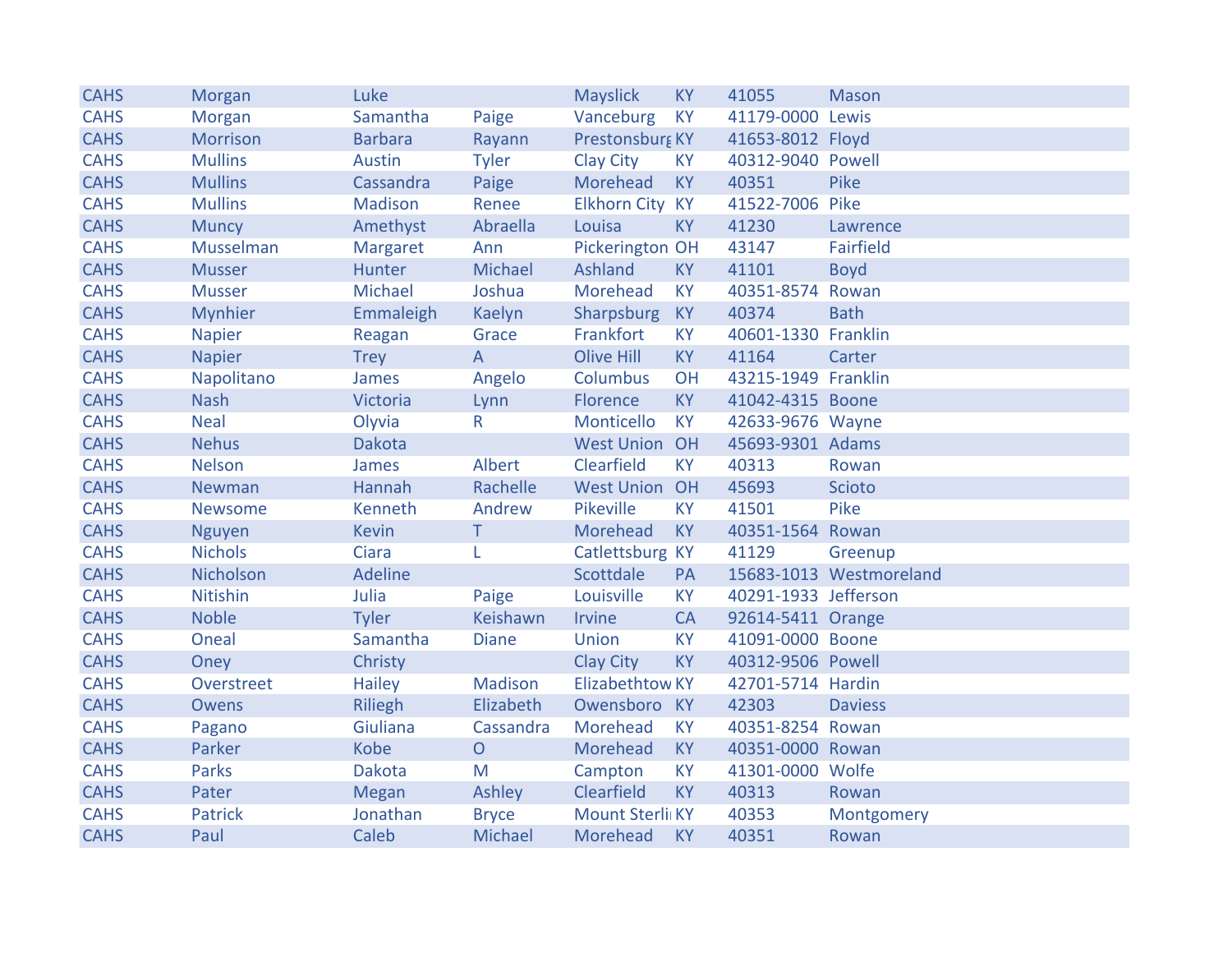| <b>CAHS</b> | Payton         | Sydney         | Elizabeth      | Louisville             | <b>KY</b> | 40272-2707 Jefferson |               |
|-------------|----------------|----------------|----------------|------------------------|-----------|----------------------|---------------|
| <b>CAHS</b> | Pennington     | Macee          | Elizabeth      | Morehead               | <b>KY</b> | 40351                | Rowan         |
| <b>CAHS</b> | <b>Perkins</b> | Cash           | <b>Tyler</b>   | Lucasville             | OH        | 45648-8749 Scioto    |               |
| <b>CAHS</b> | Peterson       | Zackary        | Allen          | Columbus               | OH        | 43228-3682 Franklin  |               |
| <b>CAHS</b> | Pfaff          | <b>Taylor</b>  | Elizabeth      | <b>Hilliard</b>        | OH        | 43026-7128 Franklin  |               |
| <b>CAHS</b> | <b>Pitts</b>   | Patrick        | <b>Lee</b>     | <b>Blue River</b>      | KY        | 41607-0060 Floyd     |               |
| <b>CAHS</b> | Plymale        | Hunter         |                | Kimper                 | <b>KY</b> | 41539-6412 Pike      |               |
| <b>CAHS</b> | Potter         | Ashley         | <b>Marie</b>   | Louisville             | <b>KY</b> | 40213                | Pike          |
| <b>CAHS</b> | Potter         | Kendall        | R              | <b>Rising Sun</b>      | IN        | 47040                | Ohio          |
| <b>CAHS</b> | Potter         | <b>Tyler</b>   | Anthony        | Campbellsbu KY         |           | 40011                | Henry         |
| <b>CAHS</b> | <b>Potts</b>   | Alexa          | <b>Karen</b>   | Ephrata                | PA        | 17522-9748 Lancaster |               |
| <b>CAHS</b> | Powell         | Ashlynn        | Elizabeth      | Morehead               | <b>KY</b> | 40351-7450 Rowan     |               |
| <b>CAHS</b> | Powell         | <b>Braden</b>  | <b>Tayler</b>  | Mount Sterli KY        |           | 40353                | Montgomery    |
| <b>CAHS</b> | Preece         | Joseph         | Logan          | <b>West Liberty KY</b> |           | 41472-7480 Morgan    |               |
| <b>CAHS</b> | Preston        | <b>Tyler</b>   | John           | <b>Wheelwright KY</b>  |           | 41669                | Floyd         |
| <b>CAHS</b> | Price          | Lakin          | <b>Nicole</b>  | Van Lear               | KY        | 41265                | Johnson       |
| <b>CAHS</b> | Prichard       | <b>Brandia</b> | L.             | <b>Hitchins</b>        | <b>KY</b> | 41146                | Carter        |
| <b>CAHS</b> | Privett        | Cheyenne       | Catherine      | Georgetown KY          |           | 40324                | <b>Clark</b>  |
| <b>CAHS</b> | Quesenberry    | Sophie         | Louise         | Flatwoods              | <b>KY</b> | 41139-1617 Greenup   |               |
| <b>CAHS</b> | Quiggins       | Everett        | Ray            | Louisville             | <b>KY</b> | 40205-2940 Jefferson |               |
| <b>CAHS</b> | Quillen        | Alexandra      | Carol          | Arlington              | <b>VA</b> | 22206                | Greenup       |
| <b>CAHS</b> | Ramangkoune    | Monique        | Joy            | Radcliff               | <b>KY</b> | 40160-9307 Hardin    |               |
| <b>CAHS</b> | Ramey          | <b>Billie</b>  | R              | Salyersville           | <b>KY</b> | 41465-0000 Magoffin  |               |
| <b>CAHS</b> | Ranburger      | <b>Alexis</b>  |                | Franklin               | <b>KY</b> | 42134-7193 Simpson   |               |
| <b>CAHS</b> | Ransohoff      | William        | <b>Daniel</b>  | <b>Batavia</b>         | OH        | 45103                | Clermont      |
| <b>CAHS</b> | Ratliff        | <b>Ethan</b>   | <b>Charles</b> | Morehead               | <b>KY</b> | 40351-0000 Rowan     |               |
| <b>CAHS</b> | Ratliff        | Rebecca        | Lasha          | Hagerhill              | <b>KY</b> | 41222-8513 Johnson   |               |
| <b>CAHS</b> | Ray            | Mikayla        | Elizabeth      | Owingsville            | KY        | 40360                | <b>Bath</b>   |
| <b>CAHS</b> | Ray            | <b>Taylor</b>  | Marie          | Irvine                 | <b>KY</b> | 40336                | <b>Estill</b> |
| <b>CAHS</b> | Rayburn        | Alexandria     |                | <b>Olive Hill</b>      | <b>KY</b> | 41164-1371 Carter    |               |
| <b>CAHS</b> | Reed           | Jailen         |                | Louisville             | <b>KY</b> | 40223-3769 Jefferson |               |
| <b>CAHS</b> | Reed           | Jasmine        | <b>Brooke</b>  | Eastern                | <b>KY</b> | 41622-0131 Floyd     |               |
| <b>CAHS</b> | Reed           | Savannah       | Alexandria     | Morehead               | <b>KY</b> | 40351                | Rowan         |
| <b>CAHS</b> | Reffett        | Angel          |                | Clearfield             | <b>KY</b> | 40313                | Rowan         |
| <b>CAHS</b> | <b>Reffett</b> | <b>Taylor</b>  | M.             | Cynthiana              | <b>KY</b> | 41031                | Harrison      |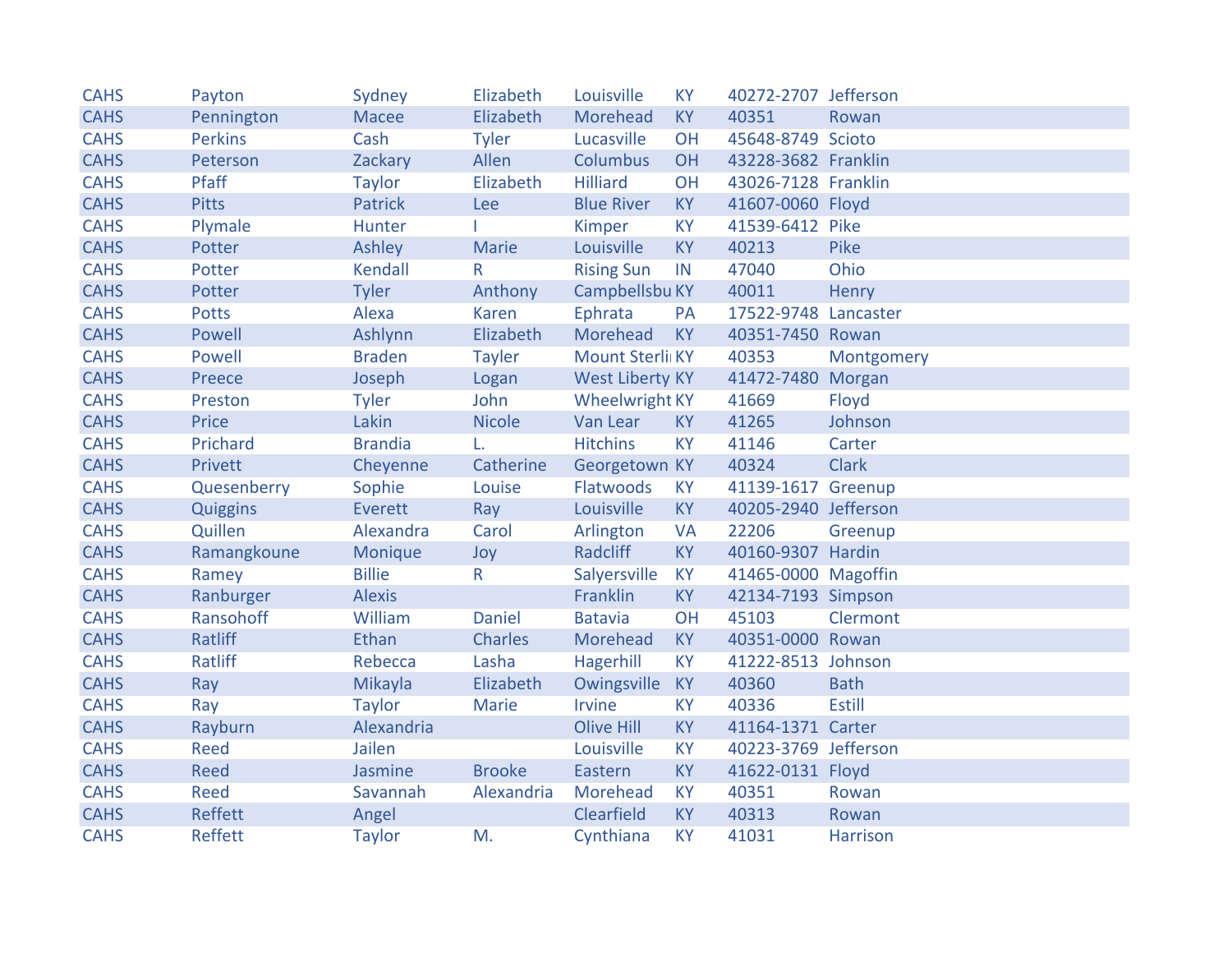| <b>CAHS</b> | Reinhardt        | <b>Mark</b>    | A                  | Minford                | <b>OH</b> | 45653-0097 Scioto    |                       |
|-------------|------------------|----------------|--------------------|------------------------|-----------|----------------------|-----------------------|
| <b>CAHS</b> | <b>Retallick</b> | Benjamin       | <b>Donald</b>      | <b>Danville</b>        | <b>KY</b> | 40422                | <b>Boyle</b>          |
| <b>CAHS</b> | Reuter           | Payton         | Anna-Marie Piketon |                        | OH        | 45661                | Pike                  |
| <b>CAHS</b> | Reynolds         | <b>Karlee</b>  | <b>Jo</b>          | <b>Dublin</b>          | OH        | 43016                | Franklin              |
| <b>CAHS</b> | Reynolds         | Makayla        | Lynn               | Morehead               | <b>KY</b> | 40351                | Rowan                 |
| <b>CAHS</b> | <b>Rhodes</b>    | Ailinda        | Rejean             | Louisville             | <b>KY</b> | 40215-1867 Jefferson |                       |
| <b>CAHS</b> | Ridder           | <b>Kierra</b>  |                    | Louisville             | <b>KY</b> | 40205-1911 Jefferson |                       |
| <b>CAHS</b> | Ridpath          | Peyton         |                    | Covington              | KY        | 41017-9726 Kenton    |                       |
| <b>CAHS</b> | <b>Robbins</b>   | <b>Tyler</b>   | <b>Elliott</b>     | Campbellsbu KY         |           | 40011-7544 Henry     |                       |
| <b>CAHS</b> | <b>Roberts</b>   | Abigail        | Grace              | Hagerhill              | <b>KY</b> | 41222-8859 Johnson   |                       |
| <b>CAHS</b> | <b>Roberts</b>   | Christian      | Aaron              | Louisa                 | <b>KY</b> | 41230-5966 Lawrence  |                       |
| <b>CAHS</b> | <b>Roberts</b>   | Kennealy       | Marie              | Morehead               | <b>KY</b> | 40351-8765 Rowan     |                       |
| <b>CAHS</b> | <b>Roberts</b>   | Rosemary       |                    | Russell                | <b>KY</b> | 41169-1318 Greenup   |                       |
| <b>CAHS</b> | Robinette        | Amanda         | <b>Michelle</b>    | Louisville             | <b>KY</b> | 40223                | Jefferson             |
| <b>CAHS</b> | Robinette        | Connor         | Wade               | Ashland                | <b>KY</b> | 41102-9408 Boyd      |                       |
| <b>CAHS</b> | Rodriguez        | Jake           | Ryan               | Ashland                | <b>KY</b> | 41101                | <b>Boyd</b>           |
| <b>CAHS</b> | <b>Rogers</b>    | <b>Taylor</b>  | L.                 | <b>Clay City</b>       | <b>KY</b> | 40312                | Powell                |
| <b>CAHS</b> | Rookard          | <b>Alissa</b>  | Leshae             | Somerset               | <b>KY</b> | 42503-5307           | Pulaski               |
| <b>CAHS</b> | Rose             | <b>Desiree</b> | L.                 | Campton                | <b>KY</b> | 41301                | Wolfe                 |
| <b>CAHS</b> | Routt            | Logan          |                    | Andrew Lee Owingsville | <b>KY</b> | 40360-2010 Bath      |                       |
| <b>CAHS</b> | Royse            | John           | Н                  | Mount Sterli KY        |           |                      | 40353-0000 Montgomery |
| <b>CAHS</b> | Rudmann          | James          | Christian          | Ironton                | OH        | 45638-1333 Lawrence  |                       |
| <b>CAHS</b> | Rupe             | Lacey          | Cheyenne           | Mt Sterling            | <b>KY</b> | 40353                | Montgomery            |
| <b>CAHS</b> | <b>Salyers</b>   | Jimmy          | Dean               | Paintsville            | <b>KY</b> | 41240                | Johnson               |
| <b>CAHS</b> | Sandford         | Lucas          | $\overline{A}$     | Lexington              | <b>KY</b> | 40509-2344 Fayette   |                       |
| <b>CAHS</b> | <b>Sandlin</b>   | Jacob          | Wayne              | Mt. Sterling KY        |           | 40353                | Montgomery            |
| <b>CAHS</b> | Sargent          | Hanna          |                    | <b>West Liberty KY</b> |           | 41472-9656 Morgan    |                       |
| <b>CAHS</b> | Sargent          | Jodon          | <b>Charles</b>     | Grayson                | <b>KY</b> | 41143-9676 Carter    |                       |
| <b>CAHS</b> | Saul             | <b>Karena</b>  | Joetta             | Louisa                 | <b>KY</b> | 41230                | Lawrence              |
| <b>CAHS</b> | Schlager         | <b>Nicole</b>  | S.                 | Mt. Sterling           | <b>KY</b> | 40353                | Montgomery            |
| <b>CAHS</b> | Schollenberger   | Lacey          | D.                 | Lexington              | <b>KY</b> | 40517-4254 Fayette   |                       |
| <b>CAHS</b> | <b>Scott</b>     | Erykah         | Rayven             | Portsmouth OH          |           | 45662-9057 Scioto    |                       |
| <b>CAHS</b> | <b>Scott</b>     | Justin         | Benjamin           | Morehead               | <b>KY</b> | 40351                | Rowan                 |
| <b>CAHS</b> | <b>Sells</b>     | Arthur         |                    | <b>West Des McIA</b>   |           | 50266                | Warren                |
| <b>CAHS</b> | Sexton           | Eden           |                    | Grayson                | <b>KY</b> | 41143-7678 Carter    |                       |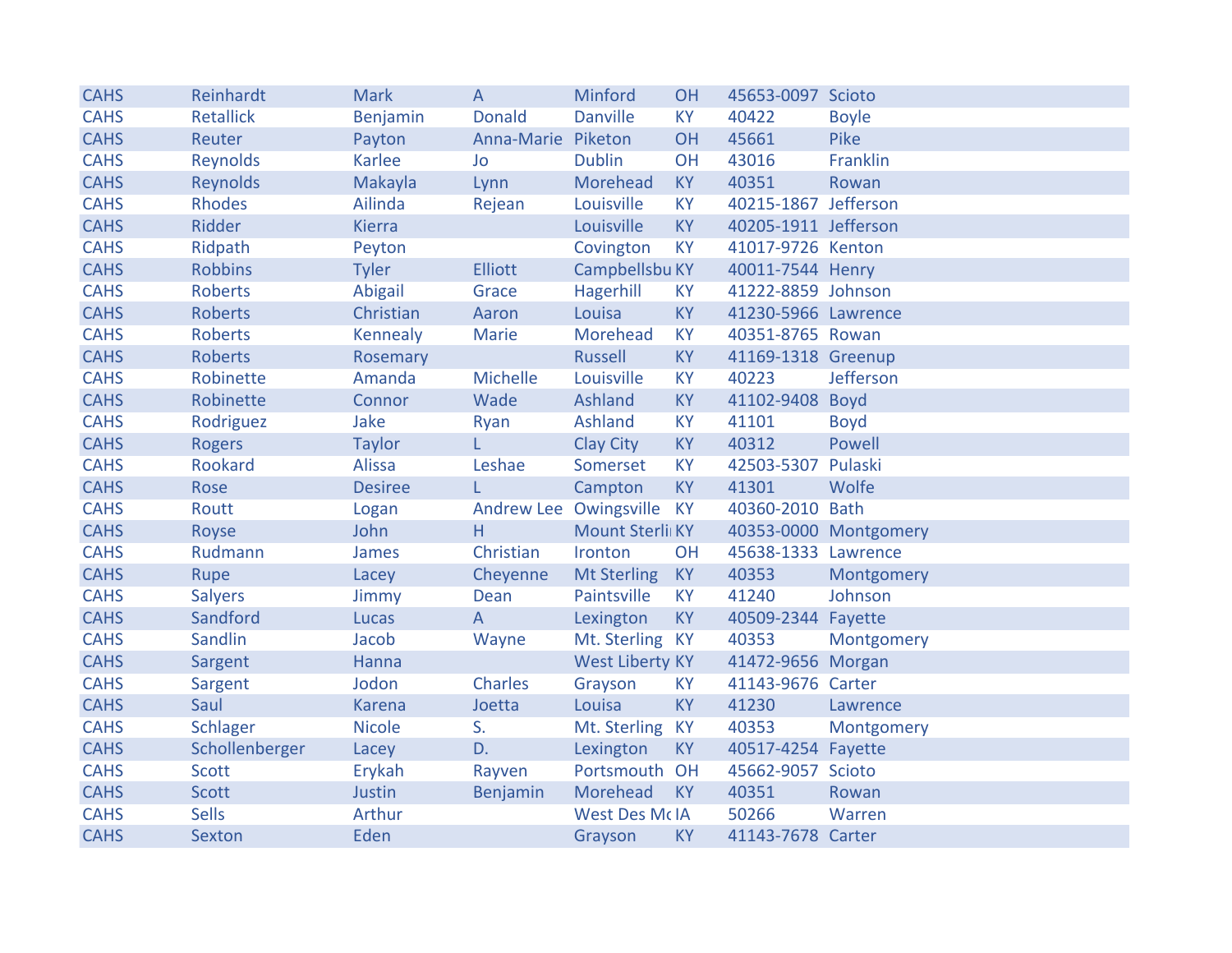| <b>CAHS</b> | Shannon        | Elizabeth       |                 | Morehead               | <b>KY</b> | 40351                | <b>Meade</b>    |
|-------------|----------------|-----------------|-----------------|------------------------|-----------|----------------------|-----------------|
| <b>CAHS</b> | Shaver         | <b>Kiera</b>    | <b>Marie</b>    | Morehead               | KY        | 40351-8436 Rowan     |                 |
| <b>CAHS</b> | <b>Shea</b>    | Josie           |                 | Chillicothe            | OH        | 45601-8394 Ross      |                 |
| <b>CAHS</b> | Shearer        | Alyssa          | <b>Brooke</b>   | Louisville             | <b>KY</b> | 40272                | Jefferson       |
| <b>CAHS</b> | Shelby         | Caleb           | Xavier          | Louisville             | <b>KY</b> | 40228-2897 Jefferson |                 |
| <b>CAHS</b> | Short          | Daniel          | Wayne           | <b>Meally</b>          | <b>KY</b> | 41234                | Johnson         |
| <b>CAHS</b> | Simon          | <b>Nicholas</b> | Robert          | Troy                   | OH        | 45373-4553 Miami     |                 |
| <b>CAHS</b> | Simpson        | Heather         | <b>Nicole</b>   | <b>Cold Spring</b>     | <b>KY</b> | 41076                | Campbell        |
| <b>CAHS</b> | <b>Sivils</b>  | <b>Dalton</b>   | Clay            | <b>West Liberty KY</b> |           | 41472-8407 Morgan    |                 |
| <b>CAHS</b> | <b>Skaggs</b>  | <b>Molly</b>    | Jayde           | <b>Olive Hill</b>      | <b>KY</b> | 41164                | Carter          |
| <b>CAHS</b> | <b>Skeens</b>  | Benjamin        | <b>David</b>    | <b>Belcher</b>         | <b>KY</b> | 41513                | Pike            |
| <b>CAHS</b> | <b>Skinner</b> | Luke            | T.              | <b>Olive Hill</b>      | <b>KY</b> | 41164-4537 Carter    |                 |
| <b>CAHS</b> | Sloan          | <b>Baylie</b>   | <b>Nicole</b>   | Morehead               | <b>KY</b> | 40351                | Rowan           |
| <b>CAHS</b> | Slone          | Allison         | <b>Danielle</b> | Hindman                | <b>KY</b> | 41822                | Knott           |
| <b>CAHS</b> | Smith          | Annistine       | Jade            | Middletown OH          |           | 45042-9614 Butler    |                 |
| <b>CAHS</b> | Smith          | Anthony         | Fred            | <b>Elsmere</b>         | <b>KY</b> | 41018-4019 Kenton    |                 |
| <b>CAHS</b> | Smith          | Bethany         | <b>Nicole</b>   | Virgie                 | <b>KY</b> | 41572-0000 Pike      |                 |
| <b>CAHS</b> | Smith          | Catherine       | Rose            | <b>Waynesburg KY</b>   |           | 40489-9629 Lincoln   |                 |
| <b>CAHS</b> | Smith          | <b>Martin</b>   | Earl            | Somerset               | <b>KY</b> | 42501-1932 Pulaski   |                 |
| <b>CAHS</b> | Smith          | Shelby          | Hope            | Catlettsburg KY        |           | 41129                | <b>Boyd</b>     |
| <b>CAHS</b> | Smith          | <b>Trisha</b>   | S.              | Ashland                | <b>KY</b> | 41101-3680 Boyd      |                 |
| <b>CAHS</b> | Smith          | Zachary         | Wyatt           | Shelbyville            | <b>KY</b> | 40065-9638 Shelby    |                 |
| <b>CAHS</b> | Sorrell        | Katlyn          | Marie           | Owingsville KY         |           | 40360                | <b>Bath</b>     |
| <b>CAHS</b> | <b>Sparks</b>  | Andrea          | D               | Hillsboro              | <b>KY</b> | 41049-9294 Fleming   |                 |
| <b>CAHS</b> | <b>Sparks</b>  | Logan           | <b>Tyler</b>    | Salyersville           | KY        | 41465                | <b>Magoffin</b> |
| <b>CAHS</b> | <b>Sparks</b>  | <b>Martin</b>   | Connor          | Flemingsburg KY        |           | 41041-8038 Fleming   |                 |
| <b>CAHS</b> | <b>Sparks</b>  | <b>Tamara</b>   | Charleen        | Louisa                 | <b>KY</b> | 41230-6613 Lawrence  |                 |
| <b>CAHS</b> | <b>Spears</b>  | Lyric           | Rayne           | <b>Allen Park</b>      | MI        | 48101-2431 Wayne     |                 |
| <b>CAHS</b> | Spencer        | Chloe           |                 | Richmond               | <b>KY</b> | 40475-2204 Madison   |                 |
| <b>CAHS</b> | Spillman       | <b>Megan</b>    | <b>Marie</b>    | Louisa                 | <b>KY</b> | 41230                | Lawrence        |
| <b>CAHS</b> | <b>Staab</b>   | Abigail         | Elizabeth       | Ft. Thomas             | <b>KY</b> | 41075                | Campbell        |
| <b>CAHS</b> | <b>Stacy</b>   | <b>Dylan</b>    | <b>Scott</b>    | <b>Bulan</b>           | <b>KY</b> | 41722-8626 Perry     |                 |
| <b>CAHS</b> | <b>Staggs</b>  | Madisyn         |                 | <b>Wheelersbur OH</b>  |           | 45694-9047 Scioto    |                 |
| <b>CAHS</b> | Stamper        | Cameron         | M.              | Grayson                | KY        | 41143-8558 Carter    |                 |
| <b>CAHS</b> | Stearman       | Cassidy         | Layne           | Mount Wash KY          |           | 40047-6846 Bullitt   |                 |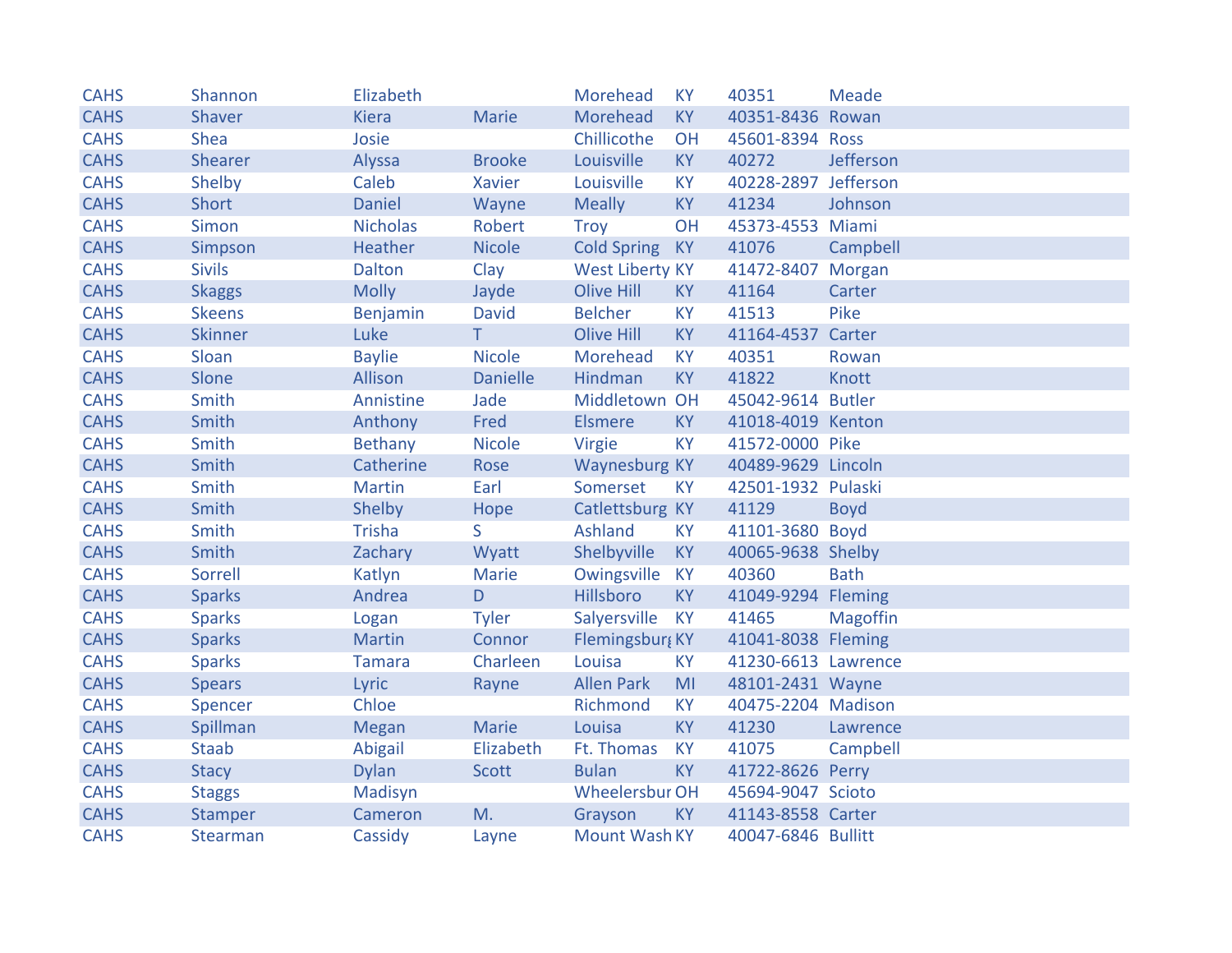| <b>CAHS</b> | <b>Stevens</b>    | <b>Haley</b>    | L.                          | Frenchburg KY          |           | 40322                | <b>Menifee</b> |
|-------------|-------------------|-----------------|-----------------------------|------------------------|-----------|----------------------|----------------|
| <b>CAHS</b> | <b>Stewart</b>    | Suzannah        | <b>Marie</b>                | Louisville             | <b>KY</b> | 40272                | Jefferson      |
| <b>CAHS</b> | <b>Stewart</b>    | Timothy         | Tristan                     | Catlettsburg KY        |           | 41129-9433 Boyd      |                |
| <b>CAHS</b> | <b>Stiles</b>     | Katherine       | Elizabeth                   | Pikeville              | <b>KY</b> | 41501                | Pike           |
| <b>CAHS</b> | <b>Stone</b>      | Harrison        | <b>Troy Lennex Morehead</b> |                        | <b>KY</b> | 40351                | Rowan          |
| <b>CAHS</b> | <b>Strong</b>     | <b>Jarred</b>   | $\mathsf{C}$                | Campton                | <b>KY</b> | 41301                | Wolfe          |
| <b>CAHS</b> | Sturgill          | <b>Devin</b>    | Ray                         | Morehead               | <b>KY</b> | 40351-8225 Rowan     |                |
| <b>CAHS</b> | Sumpter           | Amanda          | <b>Nicole</b>               | Flemingsburg KY        |           | 41041                | Fleming        |
| <b>CAHS</b> | Sweeney           | Jeremy          | J                           | Clearfield             | <b>KY</b> | 40313                | Rowan          |
| <b>CAHS</b> | Sydnor            | Fadell          |                             | Louisville             | <b>KY</b> | 40291-1433 Jefferson |                |
| <b>CAHS</b> | <b>Tackett</b>    | Jacob           | <b>Ulysses</b>              | Catlettsburg KY        |           | 41129-9292 Boyd      |                |
| <b>CAHS</b> | <b>Tackett</b>    | Lakota          | Daneyl                      | <b>Olive Hill</b>      | <b>KY</b> | 41164-0114 Carter    |                |
| <b>CAHS</b> | <b>Taliaferro</b> | Faith           | Marie                       | Morehead               | <b>KY</b> | 40351-9761 Rowan     |                |
| <b>CAHS</b> | <b>Taylor</b>     | <b>Darian</b>   | M                           | Olive Hill             | <b>KY</b> | 41164-9455 Carter    |                |
| <b>CAHS</b> | <b>Taylor</b>     | Emma            | <b>Karen</b>                | Lexington              | <b>KY</b> | 40502-3545 Fayette   |                |
| <b>CAHS</b> | <b>Taylor</b>     | Gregory         | Dejuan                      | Redfox                 | <b>KY</b> | 41847-0138 Knott     |                |
| <b>CAHS</b> | Thacker           | Jacob           | Matthew                     | Shelbiana              | <b>KY</b> | 41562-0000 Pike      |                |
| <b>CAHS</b> | <b>Thomas</b>     | <b>Melissa</b>  | <b>Nichole</b>              | <b>Booneville</b>      | <b>KY</b> | 41314                | Owsley         |
| <b>CAHS</b> | Thomason          | Leanndra        | Sheena                      | Richmond               | <b>KY</b> | 40475-9266 Madison   |                |
| <b>CAHS</b> | Thompson          | James           | Seth                        | Paris                  | <b>KY</b> | 40361                | <b>Bourbon</b> |
| <b>CAHS</b> | Thompson          | Morgan          | Cheyenne                    | Robinson Cre KY        |           | 41560-8528 Pike      |                |
| <b>CAHS</b> | Thompson          | Rachel          | G                           | <b>East Point</b>      | <b>KY</b> | 41216                | Johnson        |
| <b>CAHS</b> | Thompson          | Ruth            |                             | Catlettsburg KY        |           | 41129-9471 Boyd      |                |
| <b>CAHS</b> | Thornberry        | Michelle        | Renae                       | Louisville             | <b>KY</b> | 40223-2676 Jefferson |                |
| <b>CAHS</b> | Thornsberry       | <b>Kaylee</b>   | Gale                        | <b>West Liberty KY</b> |           | 41472                | Morgan         |
| <b>CAHS</b> | Thurmond          | Payton          | <b>Nicole</b>               | Georgetown KY          |           | 40324                | <b>Scott</b>   |
| <b>CAHS</b> | <b>Tidd</b>       | <b>Kristine</b> | Dawn                        | Louisa                 | <b>KY</b> | 41230                | Lawrence       |
| <b>CAHS</b> | <b>Tilsley</b>    | Frances         | <b>Holly</b>                | <b>Olive Hill</b>      | <b>KY</b> | 41164-8938 Carter    |                |
| <b>CAHS</b> | <b>Tinnell</b>    | Cassidy         | Faith                       | <b>Taylorsville</b>    | <b>KY</b> | 40071-7949 Spencer   |                |
| <b>CAHS</b> | Tipton            | <b>Madeline</b> | Grace                       | Ashland                | <b>KY</b> | 41102-5755 Boyd      |                |
| <b>CAHS</b> | <b>Treser</b>     | Morgan          | Fitzgerald                  | Wexford                | PA        | 15090                | Allegheny      |
| <b>CAHS</b> | <b>Triplett</b>   | <b>Misty</b>    | Kay                         | Ashland                | <b>KY</b> | 41101                | <b>Boyd</b>    |
| <b>CAHS</b> | Trumbo            | Melody          | <b>Brooke</b>               | Manchester OH          |           | 45144                | <b>Adams</b>   |
| <b>CAHS</b> | <b>Tuttle</b>     | Rezin           | Ε.                          | Mount Sterli KY        |           | 40353                | Montgomery     |
| <b>CAHS</b> | Vance             | <b>Tyler</b>    | Paige                       | <b>Beaver</b>          | <b>KY</b> | 41604-9021 Floyd     |                |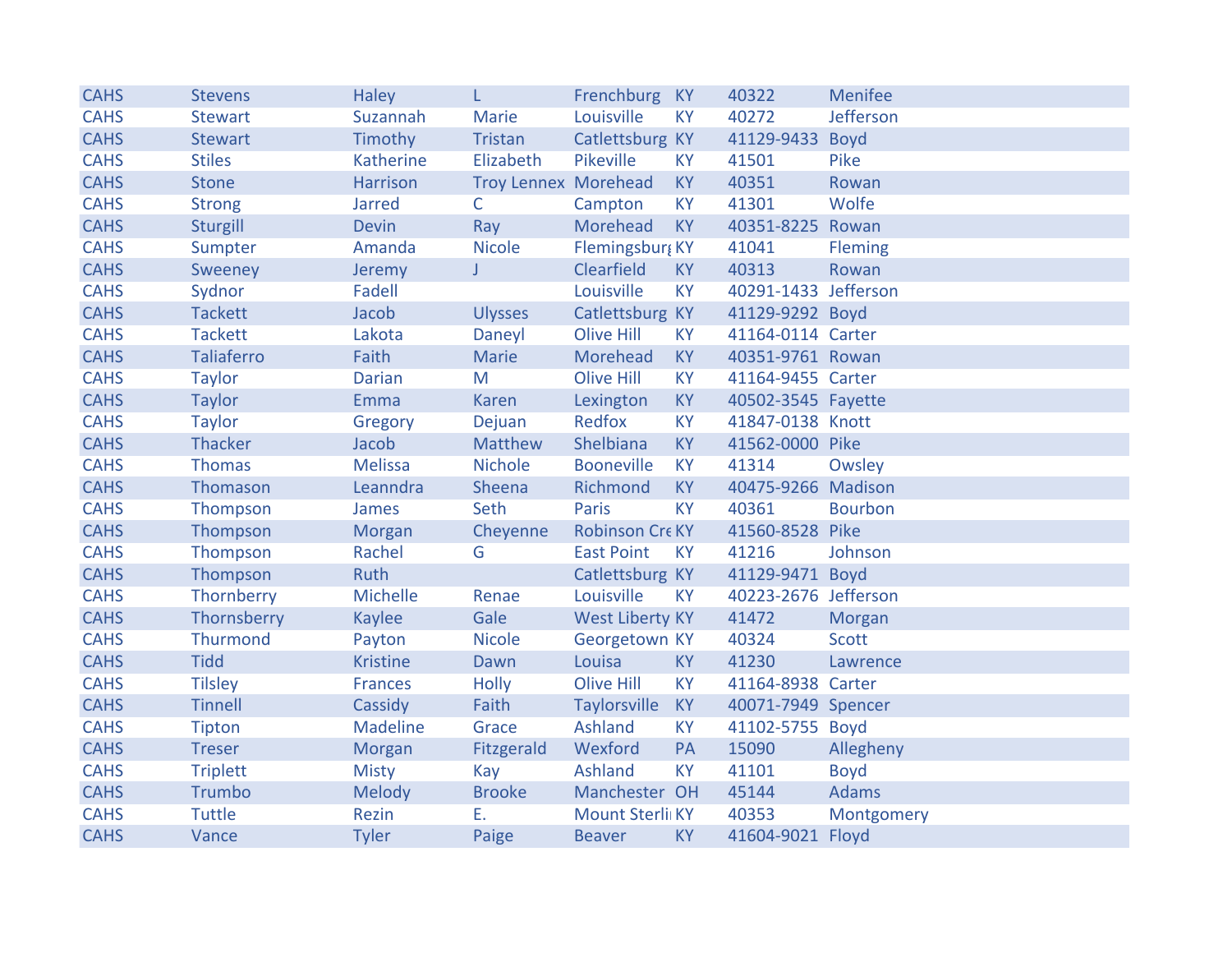| <b>CAHS</b> | Vance           | Virginia        | May                 | Morehead              | <b>KY</b> | 40351                | <b>Boyd</b>    |
|-------------|-----------------|-----------------|---------------------|-----------------------|-----------|----------------------|----------------|
| <b>CAHS</b> | Vanmeter        | Harlie          | <b>Nichole</b>      | Morgantown KY         |           | 42261                | <b>Butler</b>  |
| <b>CAHS</b> | Vaughn          | <b>Beth</b>     |                     | Flemingsburg KY       |           | 41041-2307 Fleming   |                |
| <b>CAHS</b> | Vermillion      | Kamille         | C.                  | Winchester KY         |           | 40391-1740 Clark     |                |
| <b>CAHS</b> | <b>Von Mann</b> | Elizabeth       | A                   | Richmond              | <b>KY</b> | 40475-0000 Madison   |                |
| <b>CAHS</b> | Walker          | Abreona         | Shian               | Louisville            | <b>KY</b> | 40216                | Jefferson      |
| <b>CAHS</b> | Walker          | <b>Marcie</b>   | Rayann              | <b>Dry Ridge</b>      | <b>KY</b> | 41035-7002 Grant     |                |
| <b>CAHS</b> | Walker          | Olivia          | Flora Grace Jackson |                       | OH        | 45640-1145 Jackson   |                |
| <b>CAHS</b> | Walker          | Paulina         | <b>Brooke</b>       | Louisa                | <b>KY</b> | 41230                | Lawrence       |
| <b>CAHS</b> | Warmouth        | <b>Donald</b>   |                     | Grayson               | <b>KY</b> | 41143-1220 Carter    |                |
| <b>CAHS</b> | Warner          | <b>Danielle</b> | F                   | <b>Olive Hill</b>     | <b>KY</b> | 41164                | Fayette        |
| <b>CAHS</b> | Webb            | Cameron         | Spencer             | Ashland               | <b>KY</b> | 41101-7244 Boyd      |                |
| <b>CAHS</b> | Weinberger      | Lee             | A                   | Lexington             | <b>KY</b> | 40503-4101 Fayette   |                |
| <b>CAHS</b> | Wellman         | Layne           | <b>Tyler</b>        | Morehead              | <b>KY</b> | 40351                | Rowan          |
| <b>CAHS</b> | Wells           | Allison         | <b>Danielle</b>     | Somerset              | <b>KY</b> | 42503-5499 Pulaski   |                |
| <b>CAHS</b> | Wells           | Cameron         | Elizabeth           | Lexington             | <b>KY</b> | 40515-6355 Fayette   |                |
| <b>CAHS</b> | Wells           | <b>Tiffany</b>  | M                   | <b>Brandenburg KY</b> |           | 40108                | Jefferson      |
| <b>CAHS</b> | Wells           | <b>Tyler</b>    | Levell              | Riverside             | <b>CA</b> | 92503                | Riverside      |
| <b>CAHS</b> | Wesley          | <b>Kaylee</b>   | Elizabeth           | Stanford              | <b>KY</b> | 40484-7874 Lincoln   |                |
| <b>CAHS</b> | Whisman         | Madelyn         | Grace               | Hamersville OH        |           | 45130                | <b>Brown</b>   |
| <b>CAHS</b> | White           | <b>Bailey</b>   | Haven               | Harrodsburg KY        |           | 40330-8508 Mercer    |                |
| <b>CAHS</b> | Wiley           | Kari            |                     | Inez                  | <b>KY</b> | 41224-8822 Martin    |                |
| <b>CAHS</b> | Williams        | Abigail         | Kay                 | Morehead              | <b>KY</b> | 40351                | Rowan          |
| <b>CAHS</b> | Williams        | Alyssa          | T.                  | Owingsville           | <b>KY</b> | 40360                | <b>Bath</b>    |
| <b>CAHS</b> | Williams        | <b>Drew</b>     | Τ                   | Portsmouth OH         |           | 45662-2757 Scioto    |                |
| <b>CAHS</b> | <b>Williams</b> | <b>Mykah</b>    | D                   | Louisville            | <b>KY</b> | 40216-5106 Jefferson |                |
| <b>CAHS</b> | Williams        | Pamela          | ${\sf M}$           | Proctorville          | OH        | 45669-8287 Lawrence  |                |
| <b>CAHS</b> | Williams        | Savannah        | K                   | Louisville            | <b>KY</b> | 40243                | Jefferson      |
| <b>CAHS</b> | Williamson      | <b>Brent</b>    | Allen               | Paris                 | <b>KY</b> | 40361-9169 Bourbon   |                |
| <b>CAHS</b> | Wilson          | Matthew         | Alan                | Morehead              | <b>KY</b> | 40351-9048 Rowan     |                |
| <b>CAHS</b> | Winstead        | Dakorria        | Lasha               | Owensboro KY          |           | 42301                | <b>Daviess</b> |
| <b>CAHS</b> | Winstead        | <b>Dillon</b>   | Michael             | Independenc KY        |           | 41051-8101 Kenton    |                |
| <b>CAHS</b> | Wolfe           | Crissie         | Marie               | Morehead              | <b>KY</b> | 40351-9000 Rowan     |                |
| <b>CAHS</b> | Wood            | <b>Marissa</b>  | Jill                | Mount Orab OH         |           | 45154-0205 Brown     |                |
| <b>CAHS</b> | Woodard         | <b>Travis</b>   | B                   | Owingsville KY        |           | 40360-0000 Bath      |                |